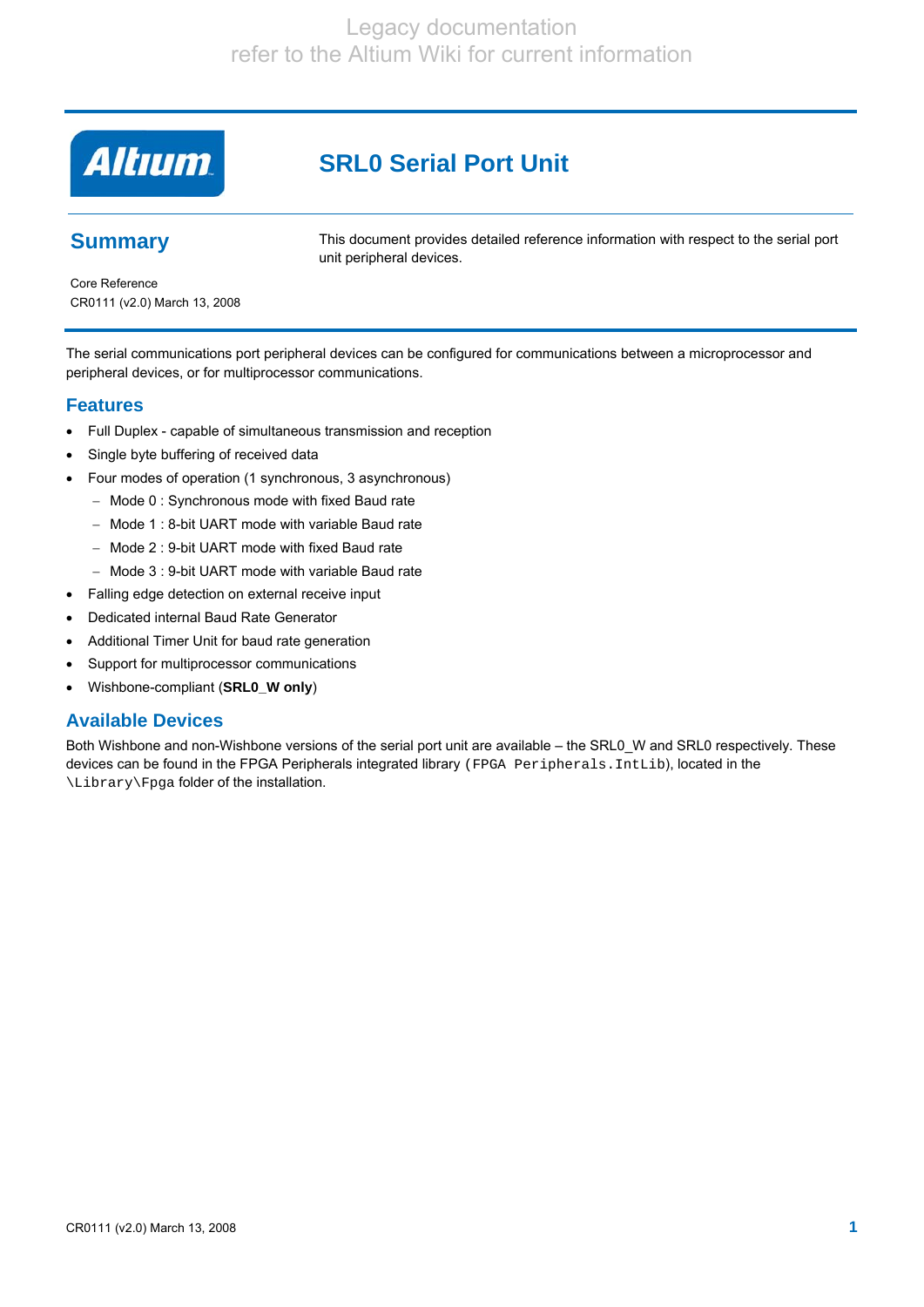*SRL0 Serial Port Unit* 

# **SRL0\_W – Wishbone-Compliant Version**

The SRL0\_W is a Wishbone-compliant, serial communications port, for use with the following Wishbone-compliant microcontrollers/processors:

- TSK52B W (and its debug-enabled version TSK52B WD)
- TSK3000A
- PPC405A.

### **Functional Description**

### **Symbol**



*Figure 1. Serial Port Unit Symbol – Wishbone version (SRL0\_W)* 

### **Pin Description**

*Table 1. SRL0\_W pin description* 

| <b>Name</b> | <b>Type</b>            | <b>Polarity/Bus</b><br>size | <b>Description</b>                                                                                                                                                                                                   |  |  |
|-------------|------------------------|-----------------------------|----------------------------------------------------------------------------------------------------------------------------------------------------------------------------------------------------------------------|--|--|
|             | <b>Control Signals</b> |                             |                                                                                                                                                                                                                      |  |  |
| $CLK_l$     |                        | <b>Rise</b>                 | External system clock                                                                                                                                                                                                |  |  |
| RST I       |                        | High                        | External system reset                                                                                                                                                                                                |  |  |
|             |                        |                             | <b>Microcontroller Interface Signals</b>                                                                                                                                                                             |  |  |
| STB I       |                        | High                        | Strobe signal. When asserted, indicates the start of a valid Wishbone data<br>transfer cycle                                                                                                                         |  |  |
| CYC_I       |                        | High                        | Cycle signal. When asserted, indicates the start of a valid Wishbone cycle                                                                                                                                           |  |  |
| ACK O       | $\Omega$               | High                        | Standard Wishbone-device acknowledgement signal. When this signal goes<br>high, the Serial Interface Unit (Wishbone Slave) has finished execution of the<br>requested action and the current bus cycle is terminated |  |  |
| ADR I       |                        | 4                           | Standard Wishbone address bus, used to select an internal register of the<br>Wishbone slave device for writing to/reading from.                                                                                      |  |  |
| DAT O       | $\Omega$               | 8                           | Data to be sent to an external Wishbone master device (e.g. host<br>microcontroller).                                                                                                                                |  |  |
| DAT I       |                        | 8                           | Data received from an external Wishbone master device (e.g. host<br>microcontroller).                                                                                                                                |  |  |
| DAT O       | $\circ$                | 8                           | Data to be sent to an external Wishbone master device (e.g. host<br>microcontroller).                                                                                                                                |  |  |
| WE I        |                        | Level                       | Write enable signal. Used to indicate whether the current local bus cycle is a<br>Read or Write cycle.<br>$0 - Read$<br>1 - Write                                                                                    |  |  |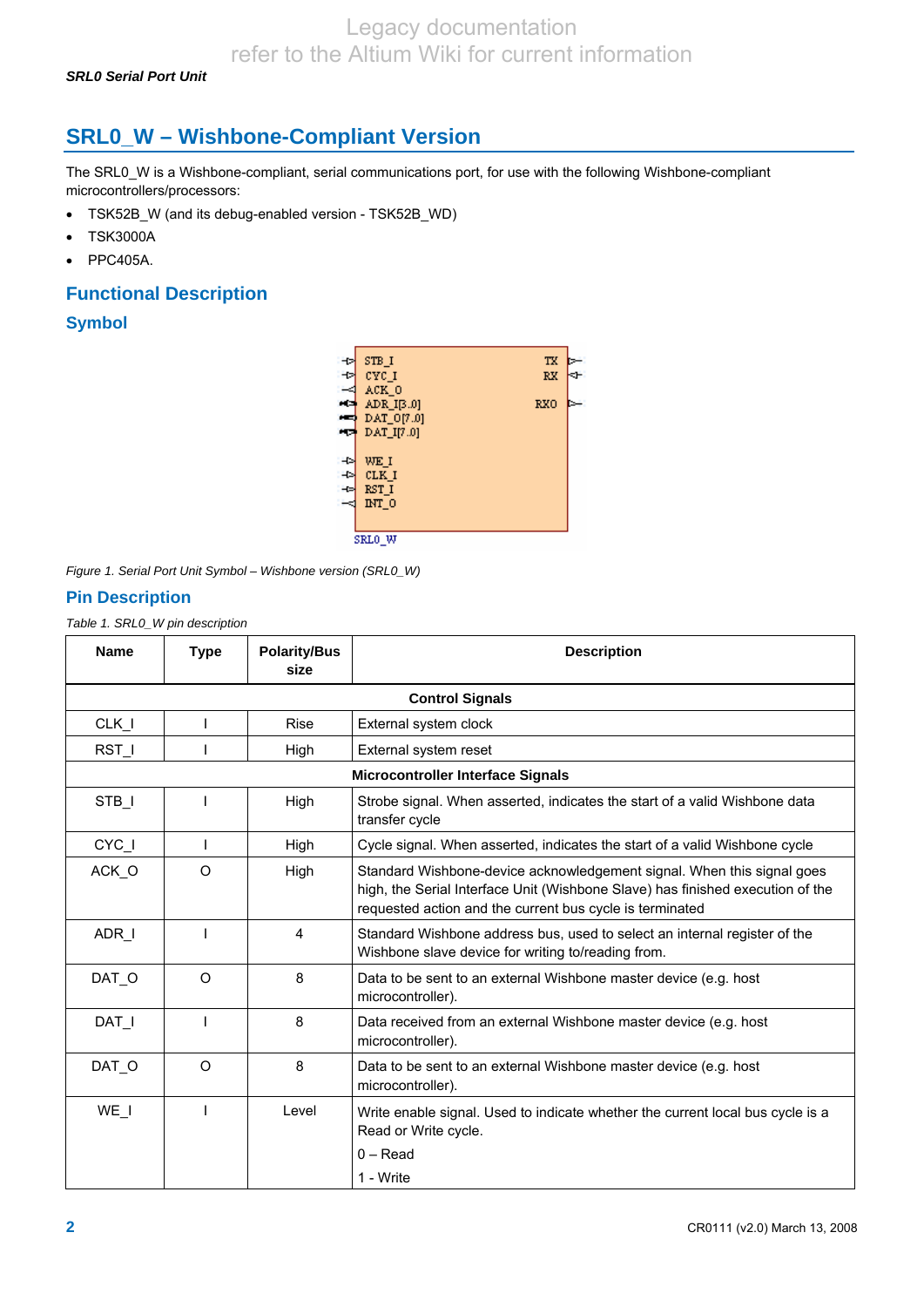*SRL0 Serial Port Unit* 

| <b>Name</b> | Type                                   | <b>Polarity/Bus</b><br>size | <b>Description</b>                                                                                                                                                                                                                                      |  |
|-------------|----------------------------------------|-----------------------------|---------------------------------------------------------------------------------------------------------------------------------------------------------------------------------------------------------------------------------------------------------|--|
| INT O       |                                        | High                        | Interrupt signal. If either bit 1 or bit 0 in the Serial Interface Control register is<br>set, this signal is activated. This alerts the host microcontroller to the fact that<br>transmission or reception (respectively) of serial data has completed |  |
|             | Serial Interface Input Signals         |                             |                                                                                                                                                                                                                                                         |  |
| <b>RX</b>   |                                        | Fall                        | Serial data receive                                                                                                                                                                                                                                     |  |
|             | <b>Serial Interface Output Signals</b> |                             |                                                                                                                                                                                                                                                         |  |
| TX          |                                        |                             | Serial data transmit                                                                                                                                                                                                                                    |  |
| <b>RXO</b>  |                                        |                             | Serial data transmit (in Mode 0)                                                                                                                                                                                                                        |  |

### **Hardware Description**

### **Block Diagram**



*Figure 2. SRL0\_W block diagram* 

### **Special Function Registers**

### **Power Control Register (PCON)**

*Table 2. The PCON register* 

| <b>MSB</b> |    |        |         |    |          | $\cap$<br>∟ง⊳ |
|------------|----|--------|---------|----|----------|---------------|
| SMOD       | F4 | ∼<br>ഄ | c٥<br>- | г. | r c<br>- |               |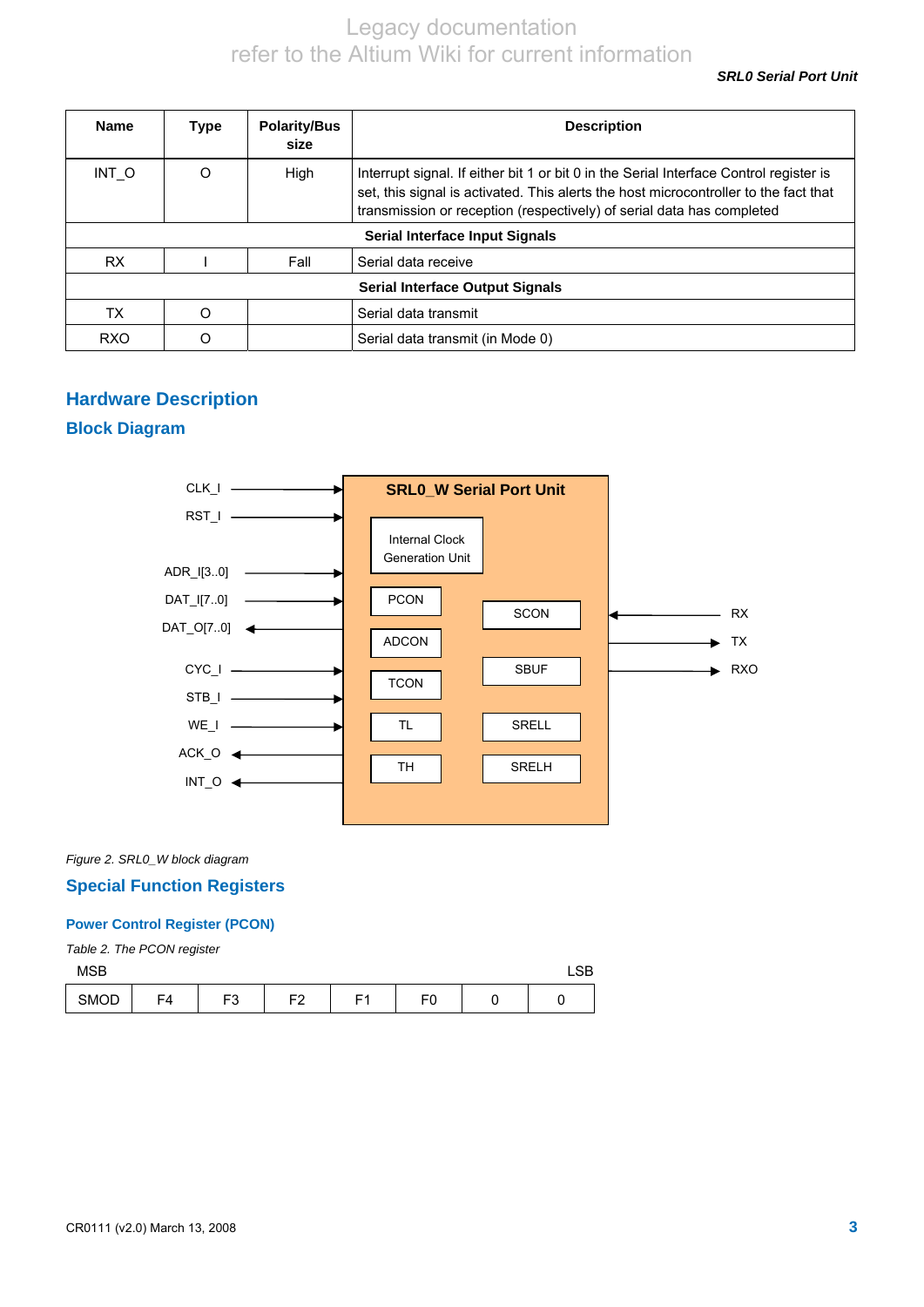### *SRL0 Serial Port Unit*

#### *Table 3. The PCON register bit functions*

| <b>Bit</b> | Symbol         | <b>Function</b>                                                                                                                                                                         |
|------------|----------------|-----------------------------------------------------------------------------------------------------------------------------------------------------------------------------------------|
| PCON.7     | <b>SMOD</b>    | Double baud rate bit. If the additional Timer Unit is used to generate the<br>baud rate and SMOD is set (1), the baud rate is doubled when the<br>Serial Port is used in modes 1,2 or 3 |
| PCON.6     | F4             | General purpose Flag 4 available for user                                                                                                                                               |
| PCON.5     | F <sub>3</sub> | General purpose Flag 3 available for user                                                                                                                                               |
| PCON.4     | F <sub>2</sub> | General purpose Flag 2 available for user                                                                                                                                               |
| PCON.3     | F <sub>1</sub> | General purpose Flag 1 available for user                                                                                                                                               |
| PCON.2     | F <sub>0</sub> | General purpose Flag 0 available for user                                                                                                                                               |
| PCON.1     | $\Omega$       | This bit is read only and is permanently cleared (0)                                                                                                                                    |
| PCON.0     | 0              | This bit is read only and is permanently cleared (0)                                                                                                                                    |

### **Serial Interface Control Register (SCON)**

The function of the serial port depends on the setting of the Serial Interface Control Register SCON.

|  | Table 4. The SCON register |
|--|----------------------------|
|  |                            |

| MSB |     |                 |            |     |     |   | <b>OD</b><br>∟ఎ¤ |
|-----|-----|-----------------|------------|-----|-----|---|------------------|
| SM0 | SM1 | SM <sub>2</sub> | <b>REN</b> | TB8 | RB8 | ÷ | D'<br>гV,        |

#### *Table 5. The SCON register bit functions*

| <b>Bit</b>        | Symbol          | <b>Function</b>                                                                                                                                                    |
|-------------------|-----------------|--------------------------------------------------------------------------------------------------------------------------------------------------------------------|
| SCON.7            | SM <sub>0</sub> | Defines operational mode of the serial interface (see                                                                                                              |
|                   |                 | Table 18)                                                                                                                                                          |
| SCON.6            | SM <sub>1</sub> | Defines operational mode of the serial interface (see                                                                                                              |
|                   |                 | Table 18)                                                                                                                                                          |
| SCON <sub>5</sub> | SM <sub>2</sub> | When set, enables multiprocessor communication feature for                                                                                                         |
|                   |                 | operational modes 2 and 3                                                                                                                                          |
| SCON.4            | <b>RFN</b>      | Controlled by software to enable/disable reception:                                                                                                                |
|                   |                 | 0 = disable reception of serial data                                                                                                                               |
|                   |                 | 1 = enable reception of serial data                                                                                                                                |
| SCON <sub>3</sub> | TB8             | The $9th$ transmitted bit in Modes 2 and 3. Set or cleared by the CPU,<br>depending on the function it performs (parity check, multiprocessor<br>communication etc |
| SCON <sub>2</sub> | RB <sub>8</sub> | The 9 <sup>th</sup> bit received in Modes 2 and 3. In Mode 1, if SM2 is 0, RB8 is<br>the stop bit. In Mode 0 this bit is not used. Must be cleared by software     |
| SCON.1            | ΤI              | Transmit interrupt flag, set by hardware after completion of a serial<br>transfer. Must be cleared by software                                                     |
| SCON.0            | RI              | Receive interrupt flag, set by hardware after completion of a serial<br>reception. Must be cleared by software                                                     |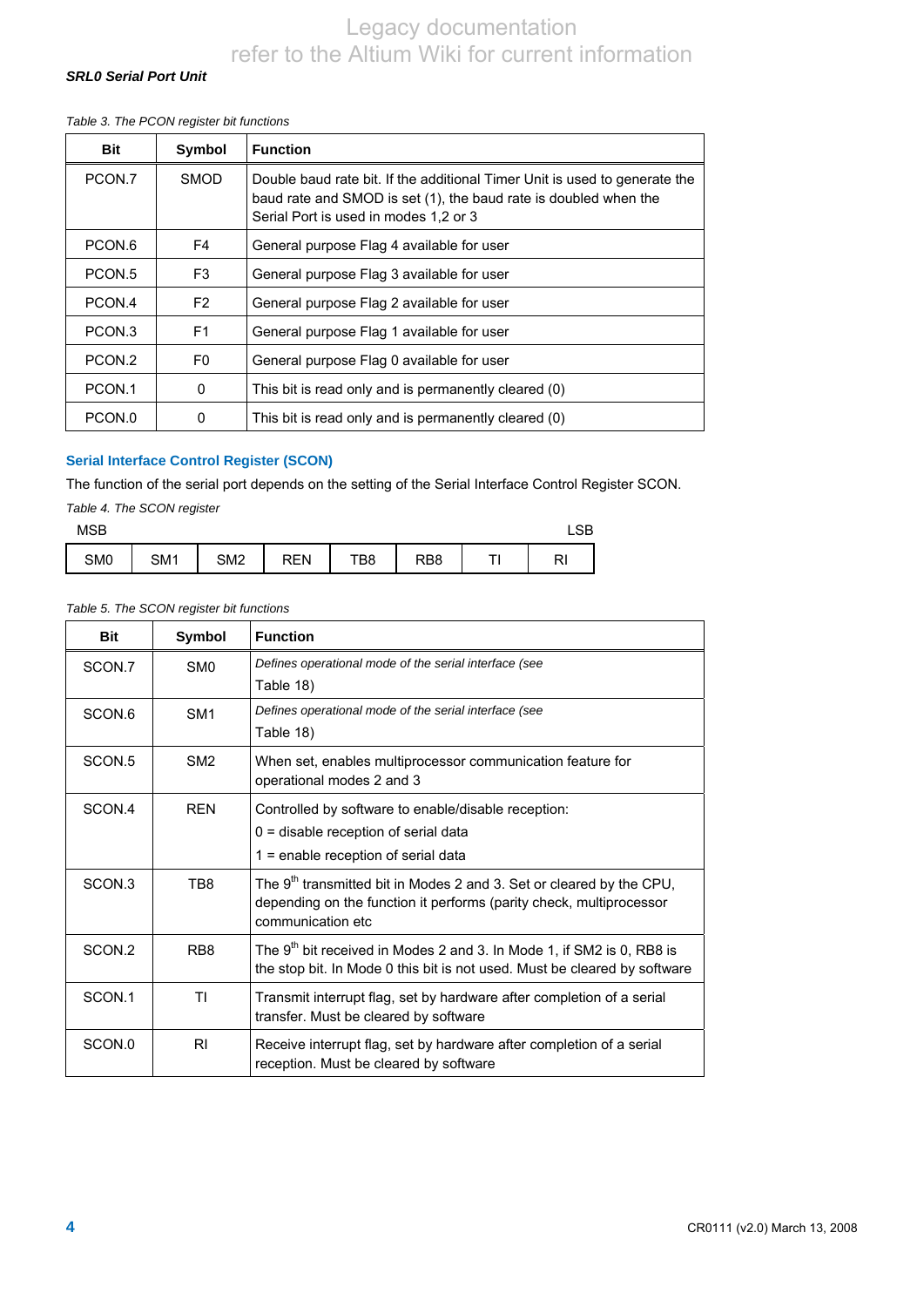*SRL0 Serial Port Unit* 

#### *Table 6. Serial Interface operational modes*

| SM <sub>0</sub> | SM <sub>1</sub> | <b>Mode</b> | <b>Description</b>    | <b>Baud Rate</b>                    |
|-----------------|-----------------|-------------|-----------------------|-------------------------------------|
| 0               | 0               | 0           | <b>Shift Register</b> | $F_{CLK}$ $/12$                     |
|                 |                 |             | 8-bit UART            | Variable                            |
|                 | 0               | 2           | 9-bit UART            | $F_{CLK I}$ /32 or<br>$F_{CLK}$ /64 |
|                 |                 | 3           | 9-bit UART            | Variable                            |

**Note:** Speed in Mode 2 depends on the state of bit 7 (SMOD) in the Special Function Register PCON. When SMOD = 1, F<sub>CLK I</sub> /32 is used as the baud rate.

### **Serial Data Buffer Register (SBUF)**

The serial data interface consists of two separate registers, a transmit register and a receive register (with buffer), both of which are accessed through the Special Function Register SBUF. Writing to the SBUF register loads data into the serial transmit register and starts the transmission. Reading the SBUF register accesses data in the serial receive buffer.

The SRL0 W is full duplex, meaning that it is capable of simultaneous transmission and reception of serial data. Single-byte buffering is incorporated at the reception stage, enabling a second byte of data to be received whilst the first is still being read. Bear in mind that the first byte of received data must be read out before reception of the subsequent byte has completed, otherwise the first byte of data will be lost (overwritten with the second byte).

#### **Baud Rate Generator Reload Register (SREL)**

The SRL0 W includes a dedicated internal Baud Rate Generator which can be used for baud rate generation in Modes 1 and 3. The baud rate is generated based on the overflow rate of a 10-bit Baud Timer register – internal to the Generator Unit.

The Baud Timer register is incremented after every 2 cycles of the external system clock (CLK\_I) signal. The required clock signal for the timer is obtained from the Internal Clock Generation Unit (providing an output clock signal to the timer which is CLK\_I/2).

When the Baud Timer register reaches overflow, it is automatically loaded with the value stored in the SREL register.

The SREL register is a 16-bit register, which is further sub-divided into two 8-bit registers – SRELL (low 8 bits) and SRELH (high 8 bits). These two sub-registers are used to provide the 10-bit value for SREL as follows:

SREL9..8 ← SRELH1..0  $SRF17.0 \leftarrow SRF117.0$ 

### **Timer Control Register (TCON)**

|  |  |  |  | Table 7. The TCON register |
|--|--|--|--|----------------------------|
|--|--|--|--|----------------------------|

| <b>MSB</b>                               |    |                 |    |                |    |    |
|------------------------------------------|----|-----------------|----|----------------|----|----|
| F <sub>11</sub>                          | TR | F <sub>10</sub> | F9 | F <sub>8</sub> | F6 | F5 |
| Table 8. The TCON register bit functions |    |                 |    |                |    |    |

| <b>Bit</b> | Symbol          | <b>Function</b>                                           |
|------------|-----------------|-----------------------------------------------------------|
| TCON.7     | F <sub>11</sub> | General purpose Flag 11 available for user                |
| TCON.6     | TR.             | Timer Run control bit. If cleared, Timer Unit is stopped. |
| TCON.5     | F <sub>10</sub> | General purpose Flag 10 available for user                |
| TCON.4     | F9              | General purpose Flag 9 available for user                 |
| TCON.3     | F8              | General purpose Flag 8 available for user                 |
| TCON.2     | F7              | General purpose Flag 7 available for user                 |
| TCON.1     | F6              | General purpose Flag 6 available for user                 |
| TCON.0     | F5              | General purpose Flag 5 available for user                 |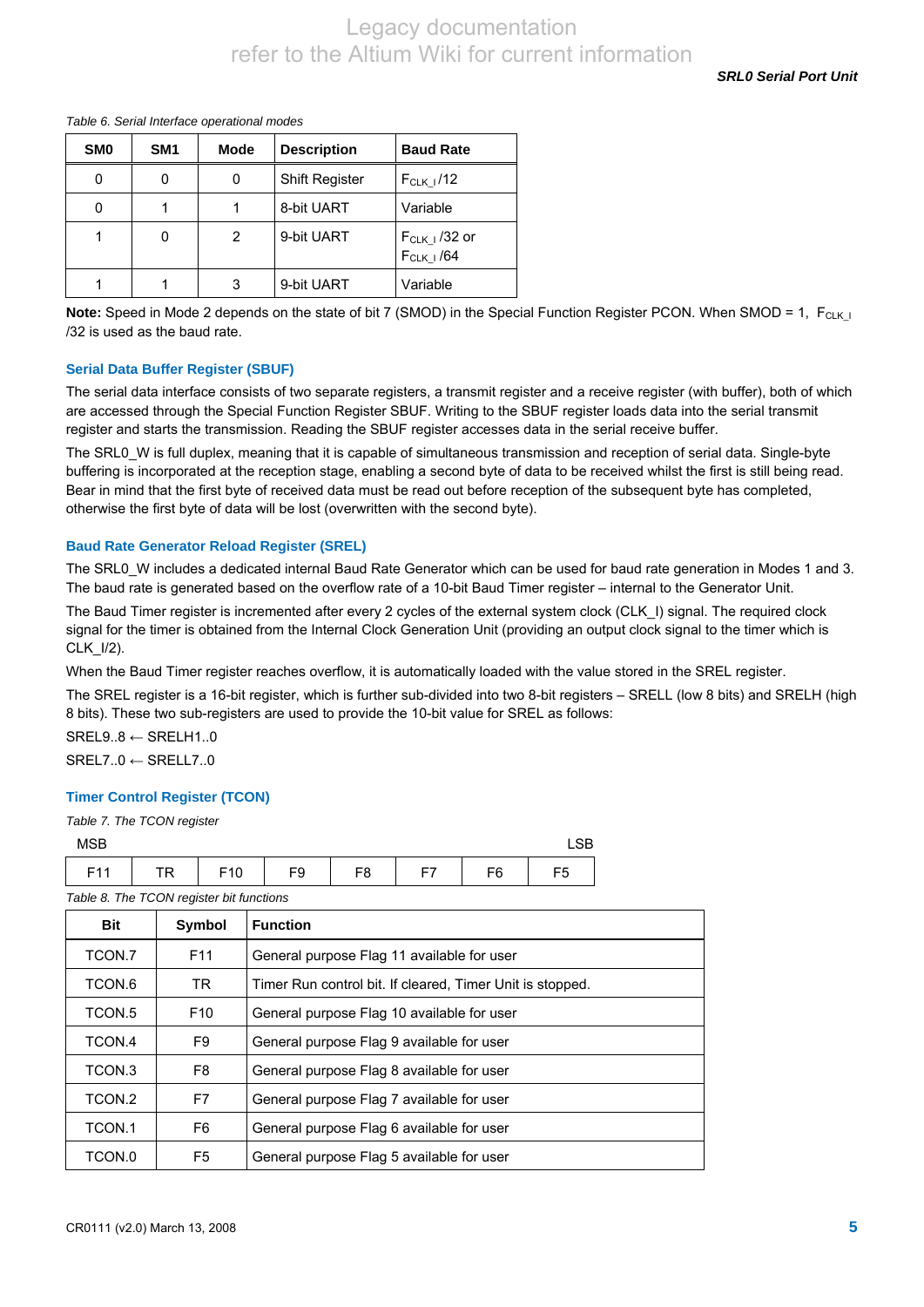### *SRL0 Serial Port Unit*

### **Timer Register (T)**

The SRL0\_W includes an additional Timer Unit which can be used for baud rate generation in Modes 1 and 3. The unit has a 16-bit Timer register, which is further sub-divided into two 8-bit registers – TL (low 8 bits) and TH (high 8 bits).

The Timer is hard-coded to operate as an 8-bit auto-reload timer. The reload value is stored in the TH register.

The TL register is incremented after every 12 cycles of the external system clock (CLK\_I) signal. The required clock signal for the timer is obtained from the Internal Clock Generation Unit (providing an output clock signal to the timer which is CLK\_I/12). When the TL register reaches overflow, the value stored in the TH register is automatically copied to TL.

Operation of the Timer is controlled by the TR bit in the TCON register. If TR is '1', the Timer is running. If TR is '0' the Timer stops.

#### **A/D Converter Control Register (ADCON)**

*Table 9. The ADCON register* 

| MSB       |                          |                          |                          |                          |                          |                          | ~~<br>∟∪∟ |
|-----------|--------------------------|--------------------------|--------------------------|--------------------------|--------------------------|--------------------------|-----------|
| <b>BD</b> | $\overline{\phantom{a}}$ | $\overline{\phantom{a}}$ | $\overline{\phantom{0}}$ | $\overline{\phantom{0}}$ | $\overline{\phantom{a}}$ | $\overline{\phantom{0}}$ | -         |

| <b>Bit</b>         | Symbol | <b>Function</b>                                                                                                   |
|--------------------|--------|-------------------------------------------------------------------------------------------------------------------|
| ADCON.7            | BD.    | Used to determine the source for baud rate generation when the serial<br>interface is operating in Modes 1 and 3. |
|                    |        | $0 =$ Timer Unit                                                                                                  |
|                    |        | 1 = Internal Baud rate Generator (using SREL register)                                                            |
| ADCON.6            |        | Not Used                                                                                                          |
| ADCON.5            |        | Not Used                                                                                                          |
| ADCON.4            |        | Not Used                                                                                                          |
| ADCON <sub>3</sub> |        | Not Used                                                                                                          |
| ADCON.2            |        | Not Used                                                                                                          |
| ADCON.1            |        | Not Used                                                                                                          |
| ADCON.0            |        | Not Used                                                                                                          |

*Table 10. The ADCON register bit functions* 

### **Register Reset Values**

Table 11 shows the values contained in each of the SRL0\_W's internal registers after an external system reset has been received on the RST\_I input.

*Table 11. Register reset values* 

| Register     | Value after reset |
|--------------|-------------------|
| <b>PCON</b>  | 00000000          |
| SCON         | 00000000          |
| <b>SBUF</b>  | 00000000          |
| <b>SRELL</b> | 11011001          |
| <b>SRELH</b> | 00000011          |
| <b>TCON</b>  | 00000000          |
| <b>TL</b>    | 00000000          |
| <b>TH</b>    | 00000000          |
| <b>ADCON</b> | 00000000          |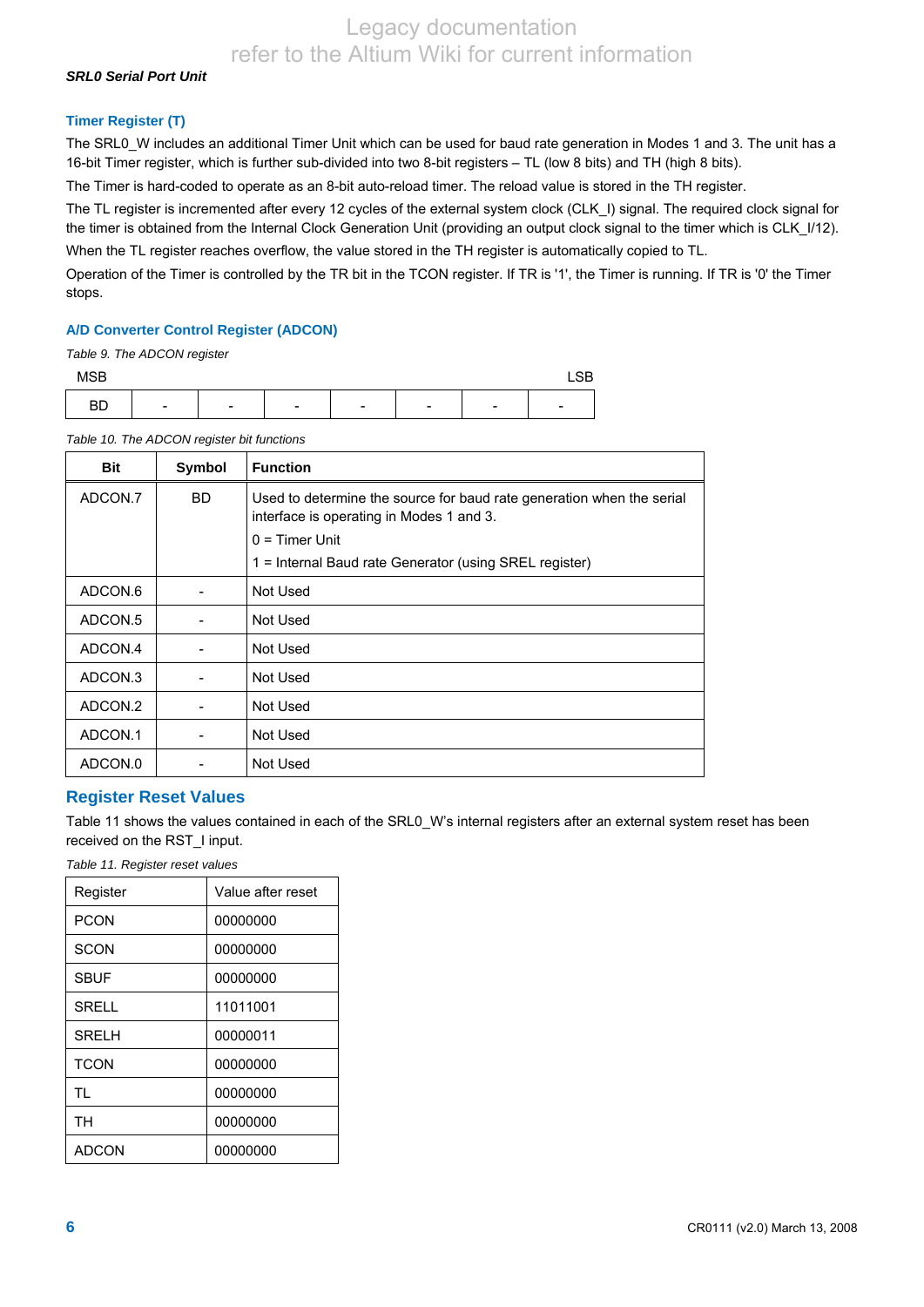*SRL0 Serial Port Unit* 

### **Serial Interface Operation**

The Serial Interface can operate in the following four modes:

### **Mode 0**

Pin RXD serves as serial input, with RXDO as serial output. TXD outputs the shift clock.

8 bits are transmitted/received with LSB first.

In Mode 0, the baud rate is fixed at 1/12 of the crystal frequency.

#### **Mode 1**

Pin RXD serves as serial input and TXD serves as serial output. No external shift clock is used.

10 bits are transmitted/received: a start bit (always 0), 8 data bits (LSB first) and a stop bit (always 1).

On reception, the start bit synchronizes the transmission, 8 data bits are made available by reading the SBUF register and the stop bit sets flag RB8 in the SCON register.

In mode 1, the baud rate is variable and can be specified by either the internal baud rate generator or the additional Timer Unit.

### **Mode 2**

This mode is similar to Mode 1, with two differences:

- The baud rate is fixed at 1/32 or 1/64 of oscillator frequency and
- $\bullet$  11 bits are transmitted/received: a start bit (0), 8 data bits (LSB first), a programmable 9<sup>th</sup> bit, and a stop bit (1).

At transmission, bit TB8 in the SCON register is output as the  $9<sup>th</sup>$  bit. This bit could be used to provide parity checking, by moving the parity bit (P in the PSW register) into TB8. On reception of serial data, the  $9<sup>th</sup>$  bit is moved into bit RB8 in the SCON register and the stop bit is ignored.

#### **Mode 3**

The only difference between Mode 2 and Mode 3 is that the baud rate is variable in Mode 3. Either the internal baud rate generator or the additional Timer Unit can be used to specify the baud rate.

In all four operational modes, any instruction that has the SBUF register as its destination will initiate a serial transmission of data. Initiating the reception of serial data depends on the particular operating mode. In Mode 0, reception is initiated by setting the appropriate flags in the SCON register as follows:

- $RI = 0$
- $\bullet$  REN = 1

In Modes 1, 2 and 3, a start bit when REN = 1 starts the reception of serial data.

### **Multiprocessor Communications**

When the serial interface is operating in Modes 2 or 3, the programmable  $9<sup>th</sup>$  data bit can be utilized to enable multiprocessor communications.

When serial data is received in either of these modes, the 9<sup>th</sup> data bit is loaded into bit 2 (RB8) of the SCON register. The next bit received in a serial reception is the stop bit. The serial interface can be programmed to generate an interrupt when this stop bit is received – by setting the receive interrupt flag (RI) in the SCON register - ONLY if RB8 is a '1'. This feature is enabled only when bit 5 (SM2) of the SCON register is set.

By using the state of the  $9<sup>th</sup>$  data bit to distinguish between address ('1') and data ('0') bytes sent from a microprocessor, this feature can be used to establish efficient multiprocessor communications in the following manner:

- Each Slave processor has bit SM2 in its SCON register set to 1.
- The Master processor sends, via the serial interface, an address byte. This address byte identifies which Slave processor the Master wishes to communicate with. The  $9<sup>th</sup>$  bit in this serial transmission is set.
- All Slave microprocessors connected to the Master will be interrupted, enabling each to determine whether or not it is the Slave that the Master wishes to communicate with.
- The addressed Slave processor will clear its SM2 bit and prepare to receive the serial transmission from the Master. All other Slave processors leave the SM2 bit set.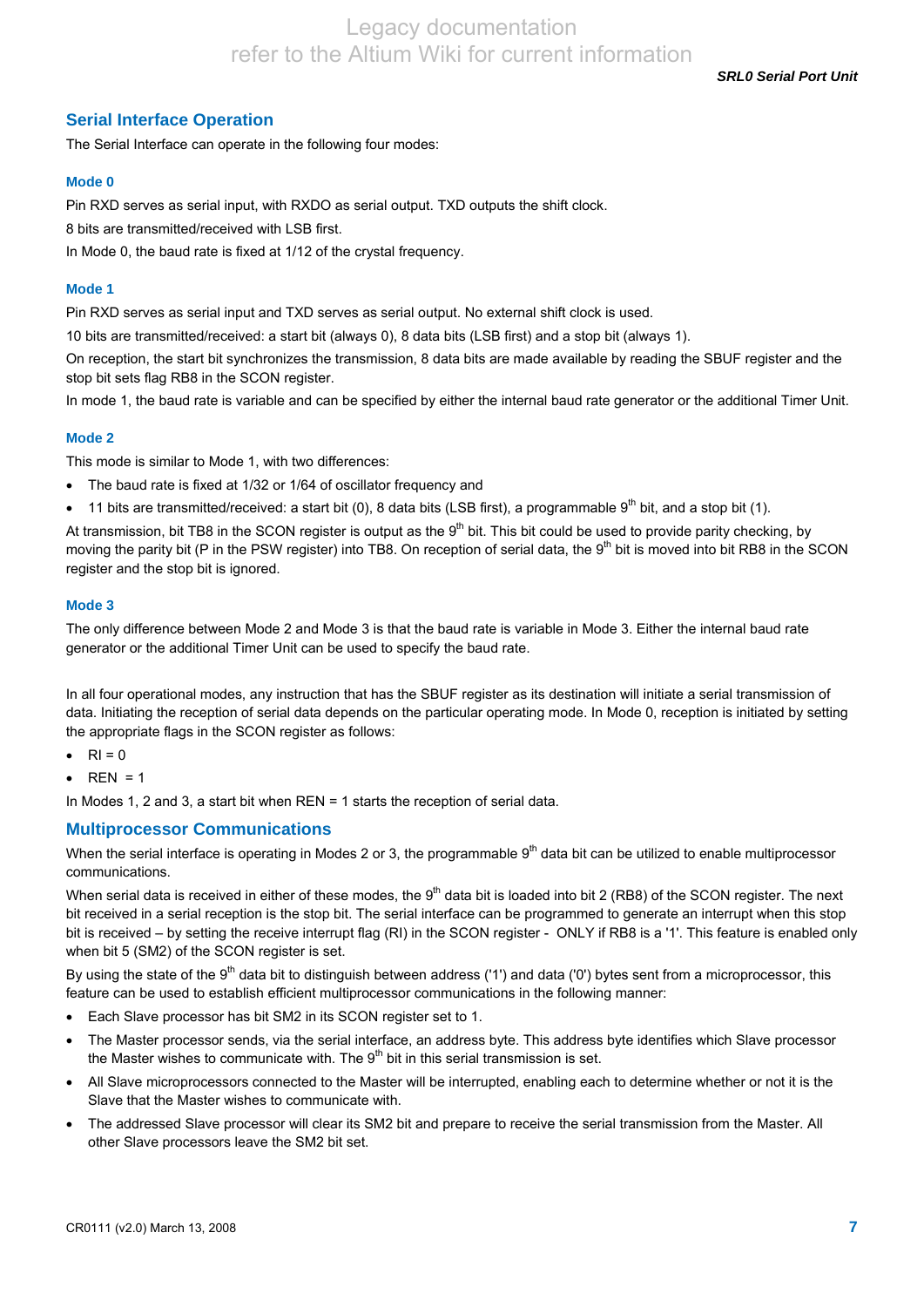### *SRL0 Serial Port Unit*

- The Master processor then sends its data, with the  $9<sup>th</sup>$  bit cleared. The addressed Slave receives the transmission of data. As the 9<sup>th</sup> bit is '0' for data transmission, RB8 will be '0' in all other Slaves and no interrupts will be generated. These Slaves carry on with what they were previously doing.
- After the serial data from the Master has been completely received, the addressed Slave sets the SM2 bit back to '1'.

### **Baud Rate Generation**

The following sections detail the methods and/or formulas involved in generating the baud rate for each of the SRL0\_W's operational modes.

#### **Mode 0**

When the serial interface is operating in Mode 0, the baud rate is fixed and is defined as follows:

$$
F_{CLK\_I}
$$
\nbaud rate =

\n
$$
12
$$

### **Mode 2**

When the serial interface is operating in Mode 2, the baud rate depends on the state of bit 7 (SMOD) in the PCON register (see 0) and is defined as follows:

$$
2^{SMOD}
$$
  
baud rate = 2
$$
64
$$

Therefore, if SMOD = 0, the baud rate will be  $1/64$  of the frequency of the Wishbone clock input to the device. If SMOD = 1, the baud rate will be 1/32 of this frequency.

#### **Modes 1 and 3**

When the serial interface is operating in either Mode 1 or Mode 3, the baud rate is variable and can be generated using either the dedicated internal baud rate generator or the Timer Unit. In both cases, bit 7 (SMOD) of the PCON register can be used to provide doubling of the baud rate (SMOD = 1).

#### **Using the Internal Baud Rate Generator**

To use the internal baud rate generator, bit 7 (BD) of the ADCON register (see 0) must be set. In this case, the Baud Rate Generator Reload register (SREL) is used in providing the required prescaling.

The baud rate is generated as follows:

$$
2^{SMOD}
$$
  
baud rate = 28.3  
64 x (2<sup>10</sup> - SREL)

Note that the 10-bit value for SREL comes from the two, 8-bit registers SRELL and SRELH. The full 8 bits of SRELL are used (SREL7..0), while only the lowest two bits of SRELH are used (SREL9..8).

#### **Using the Timer Unit**

To use the Timer Unit to generate the baud rate, bit 7 (BD) of the ADCON register (see 0) must be cleared.

The Timer is hard-coded to operate as a 'timer' in auto-reload mode. When the TL register reaches the overflow state, it is automatically loaded with the value stored in the TH register. It is the value in the TH register that is used in determining the required prescaling.

The baud rate is generated as follows:

 2SMOD baud rate = -----------------------------  $x F_{CLK I}$ 32 x 12 x (256 - TH)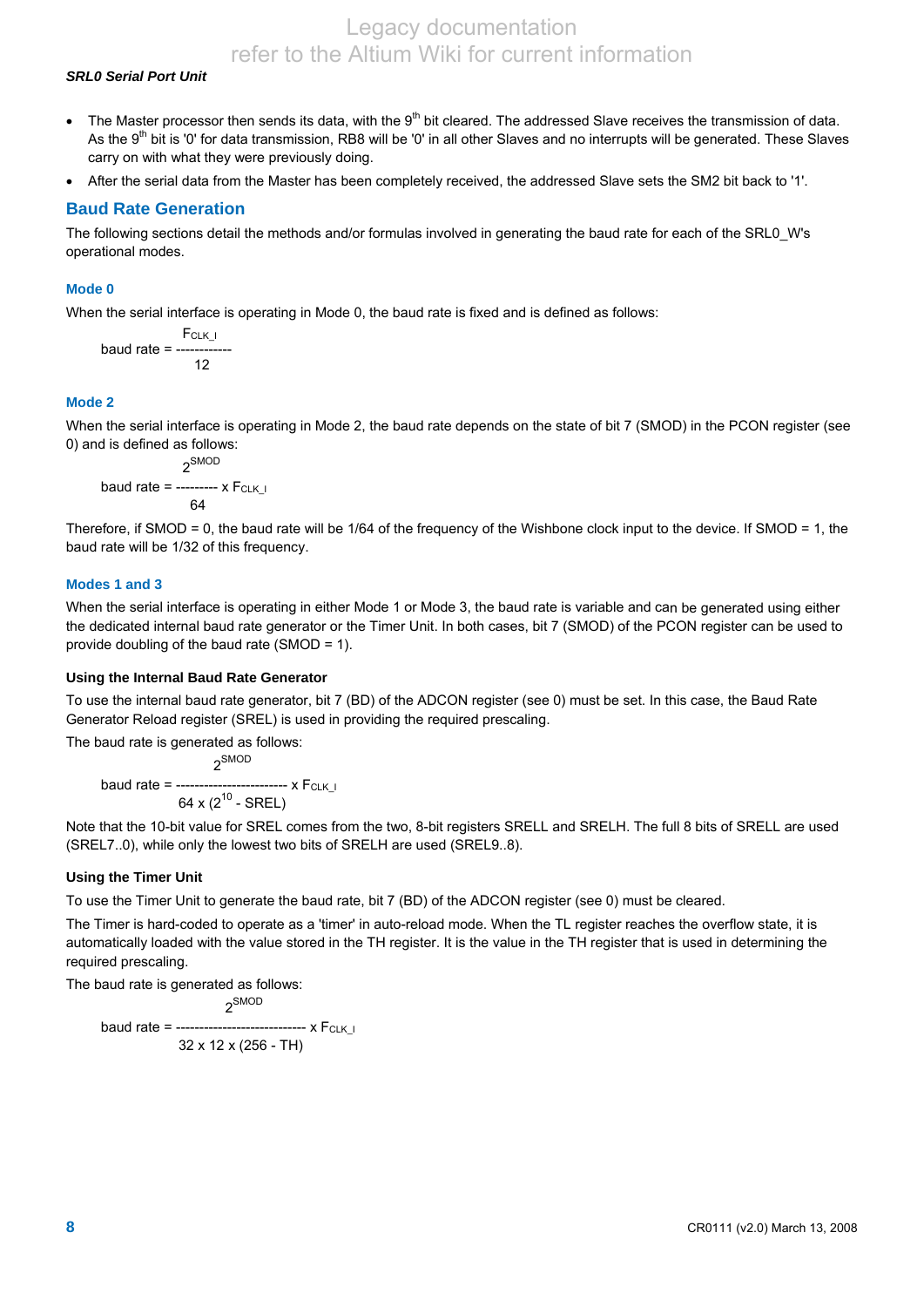*SRL0 Serial Port Unit* 

### **Serial Interface Timing**

### **Serial Transmission**

|                    | 0ns            | $ 50$ ns       | 100ns                            | 150 <sub>ns</sub>                | 200 <sub>ns</sub> | 250 <sub>ns</sub> |
|--------------------|----------------|----------------|----------------------------------|----------------------------------|-------------------|-------------------|
| t_baud_clk=fclk/12 |                |                |                                  |                                  |                   |                   |
| write_to_SBUF      |                |                |                                  |                                  |                   |                   |
| t_start            |                |                |                                  |                                  |                   |                   |
| t_shift_clk        |                |                |                                  |                                  |                   |                   |
| rxd                | D <sub>0</sub> | D <sub>1</sub> | D <sub>3</sub><br>D <sub>2</sub> | D <sub>4</sub><br>D <sub>5</sub> | D <sub>6</sub>    | D7                |
| txd                |                |                |                                  |                                  |                   |                   |
| ti                 |                |                |                                  |                                  |                   |                   |

*Figure 3. Mode 0 transmission* 

|               | 0ns | 150 <sub>ns</sub> | 100 <sub>ns</sub>    | $ 150$ ns      | $ 200$ ns            | $ 250$ ns      | 300 <sub>ns</sub> |
|---------------|-----|-------------------|----------------------|----------------|----------------------|----------------|-------------------|
| t_baud_clk    |     |                   |                      |                |                      |                |                   |
| write_to_SBUF |     |                   |                      |                |                      |                |                   |
| t_start       |     |                   |                      |                |                      |                |                   |
| t_shift_clk   |     |                   |                      |                |                      |                |                   |
| txd           |     | D0                | D <sub>2</sub><br>D. | D <sub>3</sub> | D <sub>5</sub><br>D4 | D <sub>6</sub> | Stop<br>D7        |
| <b>Iti</b>    |     |                   |                      |                |                      |                |                   |

#### *Figure 4. Mode 1 transmission*

|               | I <sub>Ons</sub> | $ 50$ ns | 100 <sub>ns</sub> |    | 150 <sub>ns</sub> |    | $ 200$ ns      | $ 250$ ns | 300 <sub>ns</sub> |      |
|---------------|------------------|----------|-------------------|----|-------------------|----|----------------|-----------|-------------------|------|
| t_baud_clk    |                  |          |                   |    |                   |    |                |           |                   |      |
| write_to_SBUF |                  |          |                   |    |                   |    |                |           |                   |      |
| t_start       |                  |          |                   |    |                   |    |                |           |                   |      |
| t_shift_clk   |                  |          |                   |    |                   |    |                |           |                   |      |
| <b>txd</b>    |                  | D0       | D.                | D2 | D <sub>3</sub>    | D4 | D <sub>5</sub> | D6        | D7                | Stop |
| Iti           |                  |          |                   |    |                   |    |                |           |                   |      |

*Figure 5. Modes 2 and 3 transmission* 

### **Serial Reception**

|                    | <b>Ons</b> | $ 50$ ns | 100ns | 150 <sub>ns</sub> | $ 200$ ns | $ 250$ ns |
|--------------------|------------|----------|-------|-------------------|-----------|-----------|
| r_baud_clk=fclk/12 |            |          |       |                   |           |           |
| write_to_S0CON     |            |          |       |                   |           |           |
| ri0                |            |          |       |                   |           |           |
| r_start            |            |          |       |                   |           |           |
| shift              |            |          |       |                   |           |           |
| rxd0i              |            |          |       |                   |           |           |
| txd0               |            |          |       |                   |           |           |

*Figure 6. Mode 0 reception*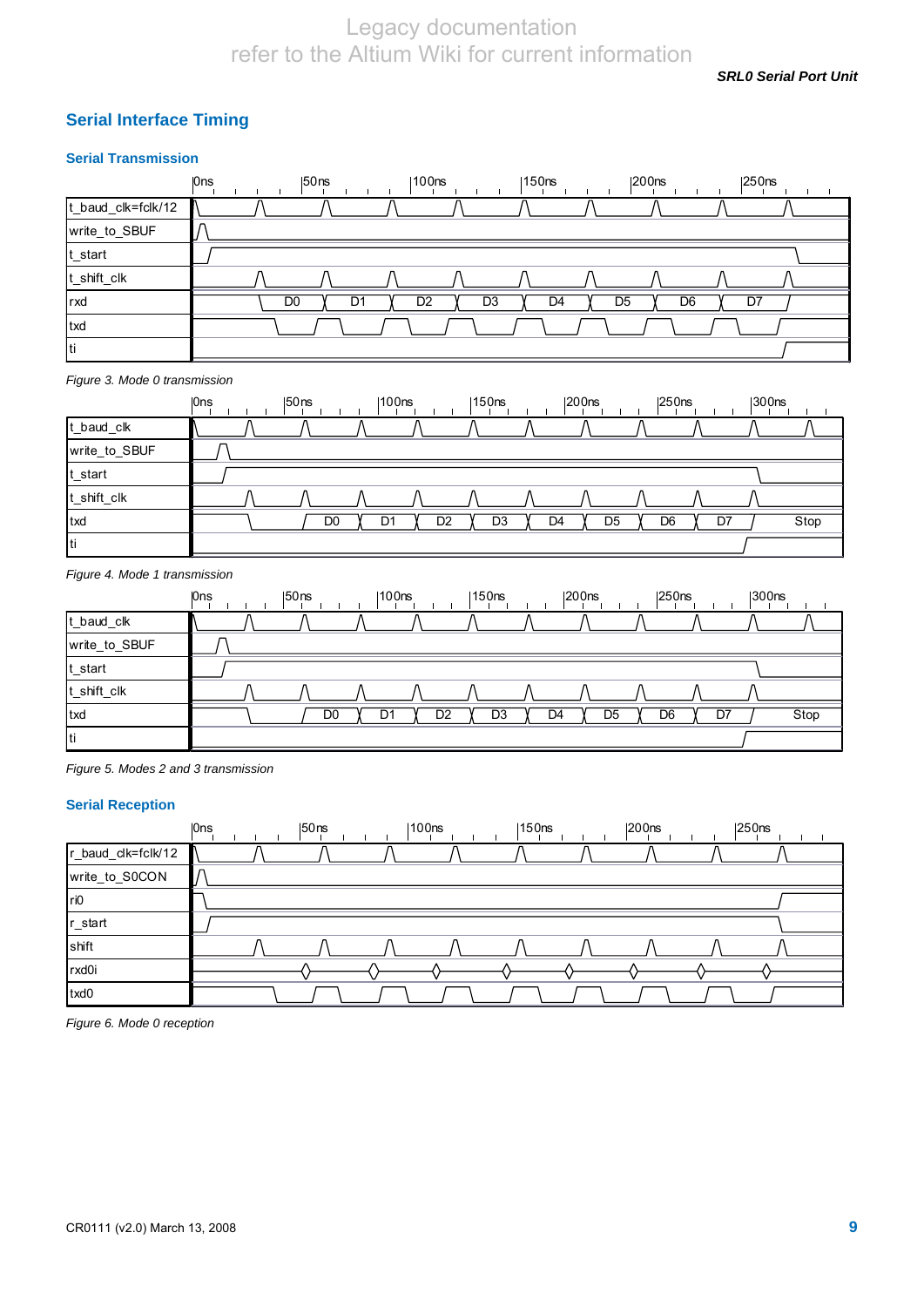### *SRL0 Serial Port Unit*

|               | 0ns | $ 50$ ns |                | 100ns |                | 150 <sub>ns</sub> | $ 200$ ns | $ 250$ ns | $ 300$ ns |  |
|---------------|-----|----------|----------------|-------|----------------|-------------------|-----------|-----------|-----------|--|
| receive_clock |     |          |                |       |                |                   |           |           |           |  |
| rxd           |     | Start    | D <sub>0</sub> | D1    | D <sub>2</sub> | D <sub>3</sub>    |           |           |           |  |
| r_start       |     |          |                |       |                |                   |           |           |           |  |
| Iri           |     |          |                |       |                |                   |           |           |           |  |
| rxd_sample    |     |          | m              |       | Ш              | n                 |           |           |           |  |
| shift         |     |          |                |       |                |                   |           |           |           |  |
|               |     |          |                |       |                |                   |           |           |           |  |

#### *Figure 7. Mode 1 reception*

|               | <b>Ons</b> | $ 50$ ns | 100 <sub>ns</sub> | $ 150$ ns | $ 200$ ns | $ 250$ ns      |    | $ 300$ ns       |    |
|---------------|------------|----------|-------------------|-----------|-----------|----------------|----|-----------------|----|
| receive_clock |            |          |                   |           |           |                |    |                 |    |
| <b>rxd</b>    |            |          |                   |           | D5        | D <sub>6</sub> | D7 | RB <sub>8</sub> | S. |
| r_start       |            |          |                   |           |           |                |    |                 |    |
| Iri           |            |          |                   |           |           |                |    |                 |    |
| rxd_sample    |            |          | П                 |           |           |                |    |                 |    |
| shift         |            |          |                   |           |           |                |    |                 |    |
|               |            |          |                   |           |           |                |    |                 |    |

*Figure 8. Modes 2 and 3 reception* 

### **Reading/Writing the Internal Registers**

The host microcontroller can read/write any of the SRL0 W's internal Special Function Registers. Selection of a particular register is achieved by supplying the unique, 4-bit binary ID address code of the register. This code is sent to the SRL0\_W and appears at the ADR\_I input. Table 12 shows the unique address IDs associated with each of the addressable registers.

| Register     | <b>Unique Register Address ID</b> |
|--------------|-----------------------------------|
| <b>PCON</b>  | 0000                              |
| <b>SCON</b>  | 0001                              |
| <b>SBUF</b>  | 0010                              |
| <b>SRELL</b> | 0011                              |
| <b>SRELH</b> | 0100                              |
| <b>TCON</b>  | 0101                              |
| <b>TL</b>    | 0110                              |
| TН           | 0111                              |
| <b>ADCON</b> | 1000                              |

*Table 12. Internal register unique address IDs* 

### **Writing to an Internal Register**

Data is written from the host microcontroller to an internal register in the SRL0 W, in accordance with the standard Wishbone data transfer handshaking protocol. The write operation occurs on the rising edge of the CLK I input and can be summarized as follows:

- The host presents the unique 4-bit address ID for the register to be written (see Table 12) on its ADR\_O output and a valid byte of data on its DAT\_O output. It then asserts its WE\_O signal, to specify a Write cycle.
- The SRL0\_W receives the address ID on its ADR\_I input and prepares to receive data into the selected register.
- The host asserts its STB\_O and CYC\_O outputs, indicating that the transfer is to begin. The SRL0\_W, which monitors its STB\_I and CYC\_I inputs on each rising edge of the CLK\_I signal, reacts to this assertion by latching the byte of data appearing at its DAT\_I input, into the specified target register, and asserting its ACK\_O signal – to indicate to the host that the data has been received.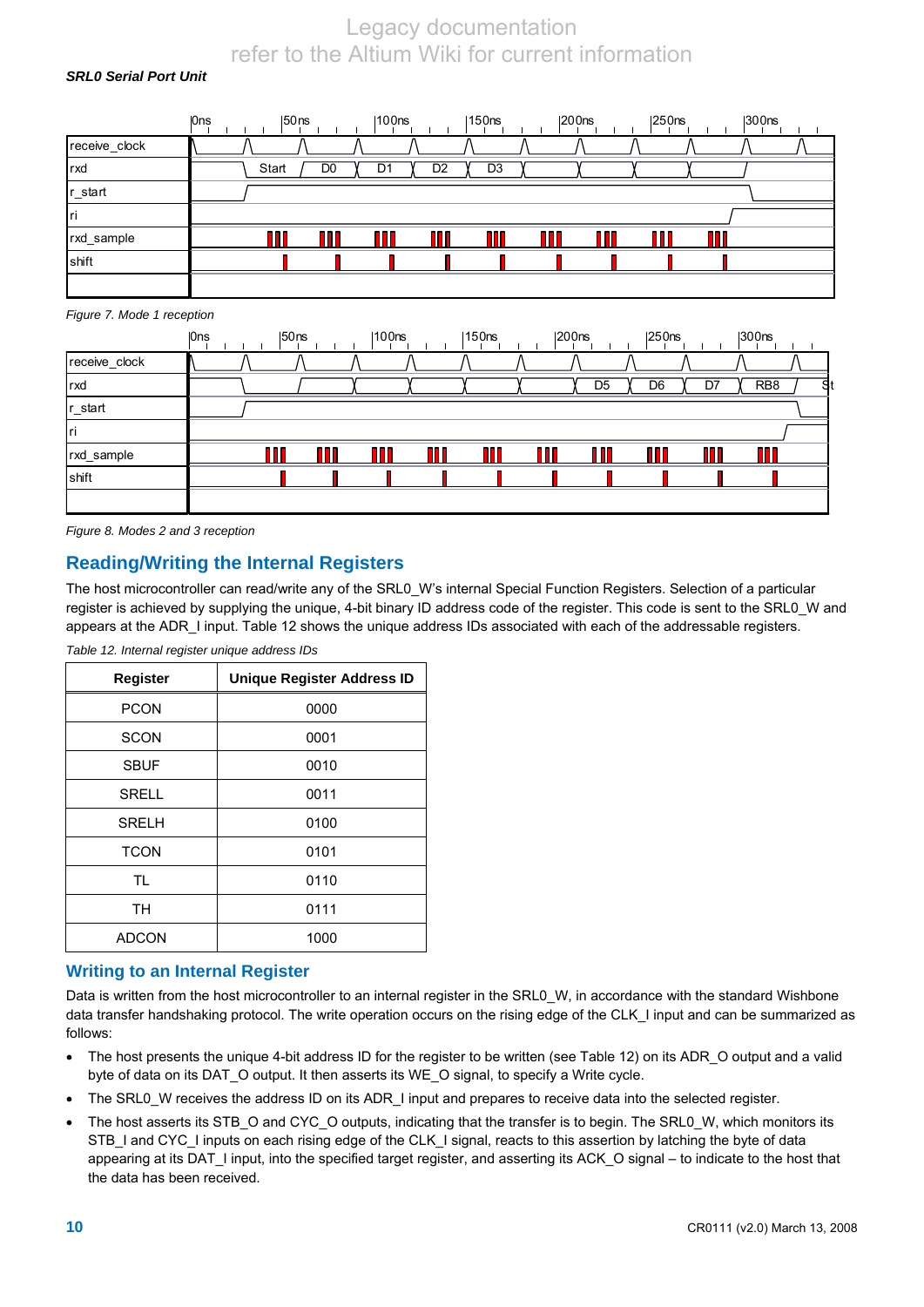• The host, which monitors its ACK\_I input on each rising edge of the CLK\_I signal, responds by negating the STB\_O and CYC\_O signals. At the same time, the SRL0\_W negates the ACK\_O signal and the data transfer cycle is naturally terminated.

### **Reading from an Internal Register**

Data is read from one of the SRL0 W's internal registers, in accordance with the standard Wishbone data transfer handshaking protocol. This data transfer cycle can be summarized as follows:

- The host presents the unique 4-bit address ID for the register to be read (see Table 12) on its ADR\_O output. It then negates its WE\_O signal, to specify a Read cycle
- The SRL0\_W receives the address ID on its ADR\_I input and prepares to transmit data from the selected register
- The host asserts its STB\_O and CYC\_O outputs, indicating that the transfer is to begin. The SRL0\_W, which monitors its STB\_I and CYC\_I inputs on each rising edge of the CLK\_I signal, reacts to this assertion by presenting the valid byte of data at its DAT\_O output and asserting its ACK\_O signal – to indicate to the host that valid data is present
- The host, which monitors its ACK I input on each rising edge of the CLK I signal, responds by latching the byte of data appearing at its DATA\_I input and negating the STB\_O and CYC\_O signals. At the same time, the SRL0\_W negates the ACK\_O signal and the data transfer cycle is naturally terminated.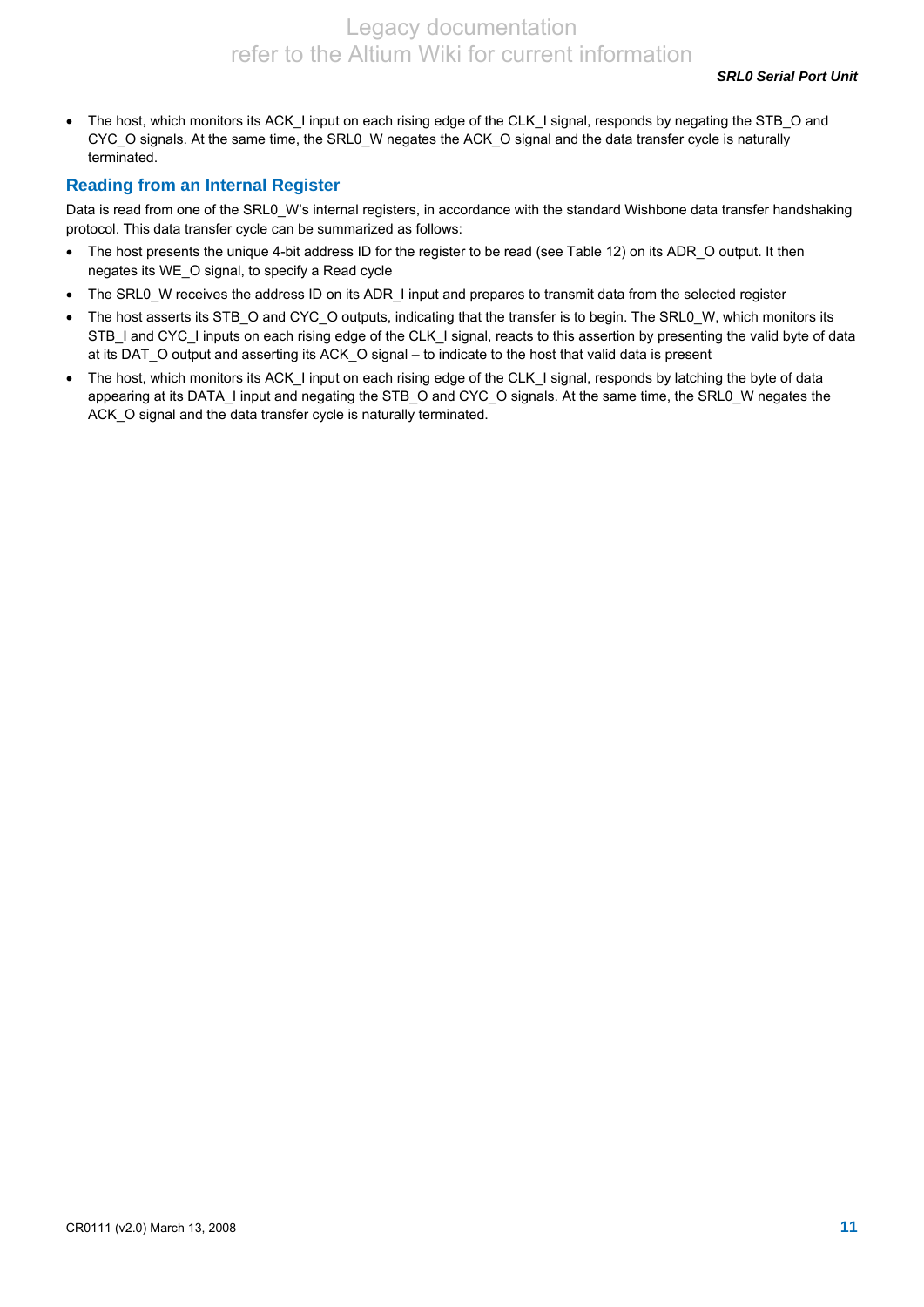*SRL0 Serial Port Unit* 

# **SRL0 – Non-Wishbone Version**

The SRL0 is a serial communications port, for use with the TSK80A Microcontroller.

### **Functional Description**

### **Symbol**



*Figure 9. Serial Port Unit Symbol – non-Wishbone version (SRL0)* 

### **Pin Description**

*Table 13. SRL0 pin description* 

| <b>Name</b>  | Type                                     | <b>Polarity/Bus</b><br>size | <b>Description</b>                                                                                                                                                                                                                       |  |  |  |  |  |  |
|--------------|------------------------------------------|-----------------------------|------------------------------------------------------------------------------------------------------------------------------------------------------------------------------------------------------------------------------------------|--|--|--|--|--|--|
|              | <b>Control Signals</b>                   |                             |                                                                                                                                                                                                                                          |  |  |  |  |  |  |
| <b>CLK</b>   |                                          | <b>Rise</b>                 | External system clock                                                                                                                                                                                                                    |  |  |  |  |  |  |
| <b>RST</b>   |                                          | High                        | External system reset                                                                                                                                                                                                                    |  |  |  |  |  |  |
|              | <b>Microcontroller Interface Signals</b> |                             |                                                                                                                                                                                                                                          |  |  |  |  |  |  |
| <b>DATAI</b> |                                          | 8                           | Data received from host microcontroller.                                                                                                                                                                                                 |  |  |  |  |  |  |
| <b>DATAO</b> | $\circ$                                  | 8                           | Data to be sent to host microcontroller.                                                                                                                                                                                                 |  |  |  |  |  |  |
| <b>ADDR</b>  |                                          | 4                           | Address bus, used to select an internal register of the device for writing to/reading<br>from.                                                                                                                                           |  |  |  |  |  |  |
| WR.          |                                          | High                        | Write enable signal. When active, data can be written to an internal register of the<br>device.                                                                                                                                          |  |  |  |  |  |  |
| <b>RD</b>    |                                          | High                        | Read enable signal. When active, data can be read from an internal register of the<br>device                                                                                                                                             |  |  |  |  |  |  |
| <b>INT</b>   | $\Omega$                                 | High                        | Interrupt signal. If either bit 1 or bit 0 in the Serial Interface Control register is set, this<br>signal is activated. This alerts the host to the fact that transmission or reception<br>(respectively) of serial data has completed. |  |  |  |  |  |  |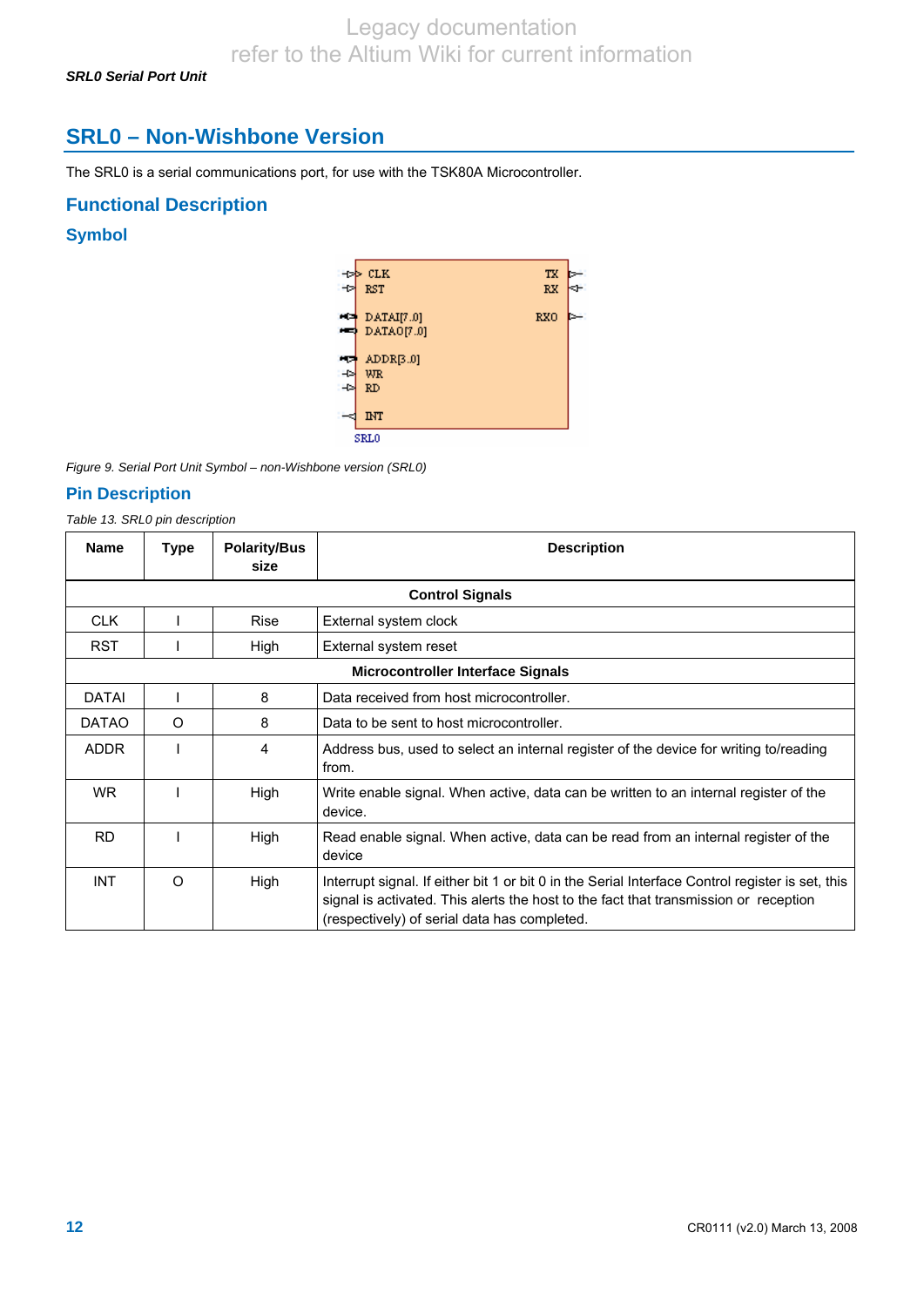*SRL0 Serial Port Unit* 

| <b>Name</b>                           | <b>Type</b>                            | <b>Polarity/Bus</b><br>size | <b>Description</b>               |  |  |  |  |  |
|---------------------------------------|----------------------------------------|-----------------------------|----------------------------------|--|--|--|--|--|
| <b>Serial Interface Input Signals</b> |                                        |                             |                                  |  |  |  |  |  |
| <b>RX</b>                             |                                        |                             | Serial data receive              |  |  |  |  |  |
|                                       | <b>Serial Interface Output Signals</b> |                             |                                  |  |  |  |  |  |
| ТX                                    | O                                      |                             | Serial data transmit             |  |  |  |  |  |
| <b>RXO</b>                            | O                                      |                             | Serial data transmit (in Mode 0) |  |  |  |  |  |

# **Hardware Description**

### **Block Diagram**



### *Figure 10. SRL0 bock diagram*

### **Special Function Registers**

### **Power Control Register (PCON)**

### *Table 14. The PCON register*

| <b>MSB</b> |    |    |                |                |    |  |  |
|------------|----|----|----------------|----------------|----|--|--|
| SMOD       | F4 | F3 | F <sub>2</sub> | E <sub>4</sub> | FO |  |  |

### *Table 15. The PCON register bit functions*

| Bit                | Symbol      | <b>Function</b>                                                                                                                                                                         |
|--------------------|-------------|-----------------------------------------------------------------------------------------------------------------------------------------------------------------------------------------|
| PCON.7             | <b>SMOD</b> | Double baud rate bit. If the additional Timer Unit is used to generate the<br>baud rate and SMOD is set (1), the baud rate is doubled when the<br>Serial Port is used in modes 1,2 or 3 |
| PCON <sub>.6</sub> | F4          | General purpose Flag 4 available for user                                                                                                                                               |
| PCON.5             | F3          | General purpose Flag 3 available for user                                                                                                                                               |
| PCON.4             | F2          | General purpose Flag 2 available for user                                                                                                                                               |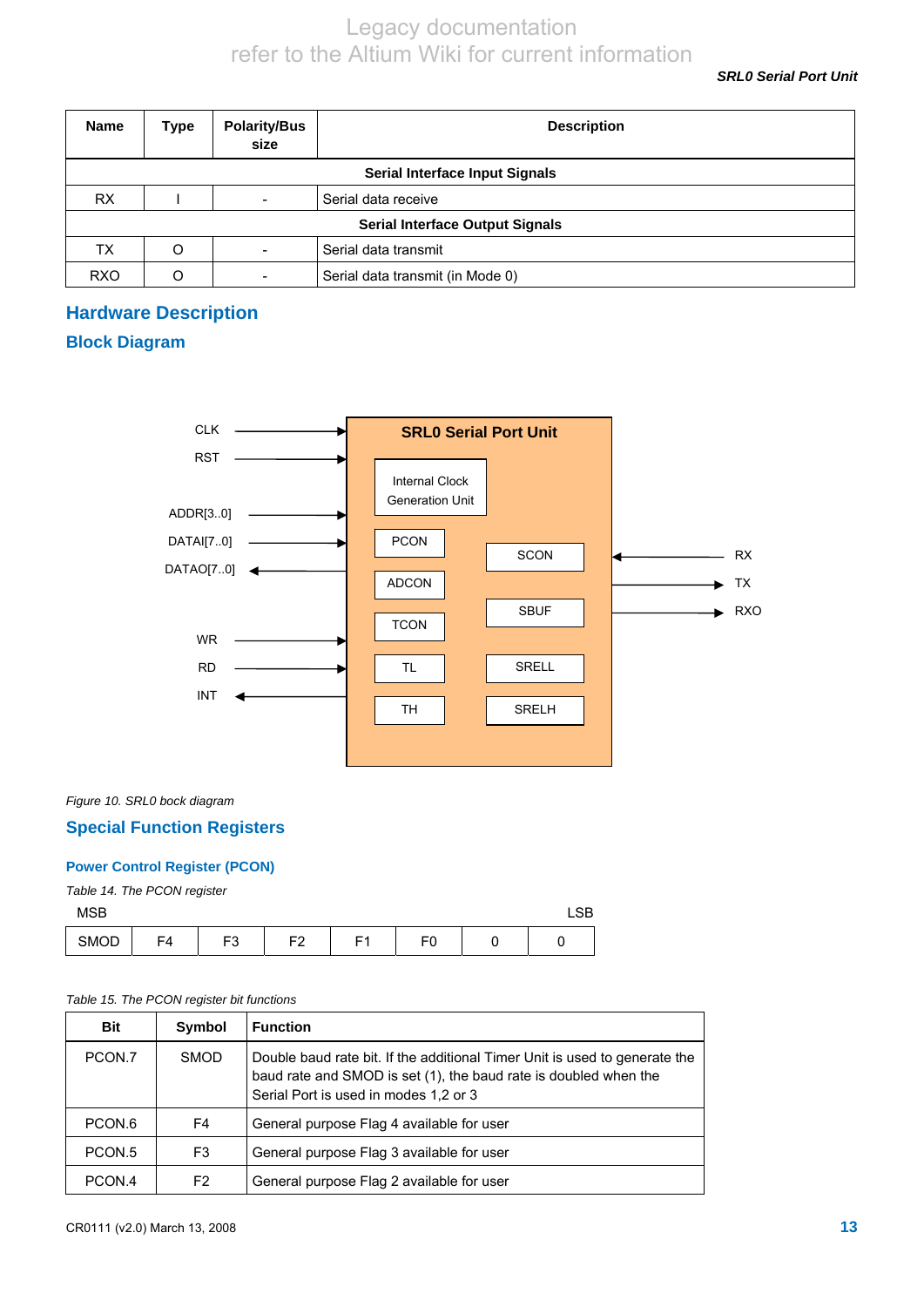### *SRL0 Serial Port Unit*

| <b>Bit</b>        | Symbol | <b>Function</b>                                      |
|-------------------|--------|------------------------------------------------------|
| PCON <sub>3</sub> | F1     | General purpose Flag 1 available for user            |
| PCON.2            | F0     | General purpose Flag 0 available for user            |
| PCON.1            | 0      | This bit is read only and is permanently cleared (0) |
| PCON.0            | Ω      | This bit is read only and is permanently cleared (0) |

### **Serial Interface Control Register (SCON)**

The function of the serial port depends on the setting of the Serial Interface Control Register SCON.

*Table 16. The SCON register* 

| <b>MSB</b> |     |     |                 |     |     |     |  |    |
|------------|-----|-----|-----------------|-----|-----|-----|--|----|
|            | SM0 | SM1 | SM <sub>2</sub> | REN | TB8 | RB8 |  | RI |

### *Table 17. The SCON register bit functions*

| <b>Bit</b>        | Symbol          | <b>Function</b>                                                                                                                                                               |
|-------------------|-----------------|-------------------------------------------------------------------------------------------------------------------------------------------------------------------------------|
| SCON.7            | SM <sub>0</sub> | Defines operational mode of the serial interface (see                                                                                                                         |
|                   |                 | Table 18)                                                                                                                                                                     |
| SCON.6            | SM <sub>1</sub> | Defines operational mode of the serial interface (see                                                                                                                         |
|                   |                 | Table 18)                                                                                                                                                                     |
| SCON.5            | SM <sub>2</sub> | When set, enables multiprocessor communication feature for                                                                                                                    |
|                   |                 | operational modes 2 and 3                                                                                                                                                     |
| SCON.4            | <b>RFN</b>      | Controlled by software to enable/disable reception:                                                                                                                           |
|                   |                 | $0 =$ disable reception of serial data                                                                                                                                        |
|                   |                 | 1 = enable reception of serial data                                                                                                                                           |
| SCON <sub>3</sub> | TB8             | The 9 <sup>th</sup> transmitted bit in Modes 2 and 3. Set or cleared by the CPU,<br>depending on the function it performs (parity check, multiprocessor<br>communication etc) |
| SCON.2            | RB <sub>8</sub> | The 9 <sup>th</sup> bit received in Modes 2 and 3. In Mode 1, if SM2 is 0, RB8 is<br>the stop bit. In Mode 0 this bit is not used. Must be cleared by software                |
| SCON.1            | ΤI              | Transmit interrupt flag, set by hardware after completion of a serial<br>transfer. Must be cleared by software                                                                |
| SCON.0            | RI              | Receive interrupt flag, set by hardware after completion of a serial<br>reception. Must be cleared by software                                                                |

#### <span id="page-13-0"></span>*Table 18. Serial Interface operational modes*

| SM <sub>0</sub> | SM <sub>1</sub> | <b>Mode</b> | <b>Description</b>    | <b>Baud Rate</b> |
|-----------------|-----------------|-------------|-----------------------|------------------|
|                 | 0               | 0           | <b>Shift Register</b> | $F_{CLK}$ /12    |
|                 |                 |             | 8-bit UART            | Variable         |
|                 | 0               | 2           | 9-bit UART            | $F_{CLK}$ /32 or |
|                 |                 |             |                       | $F_{CLK}$ /64    |
|                 |                 | 3           | 9-bit UART            | Variable         |

Note: Speed in Mode 2 depends on the state of bit 7 (SMOD) in the Special Function Register PCON. When SMOD = 1, F<sub>CLK</sub> /32 is used as the baud rate.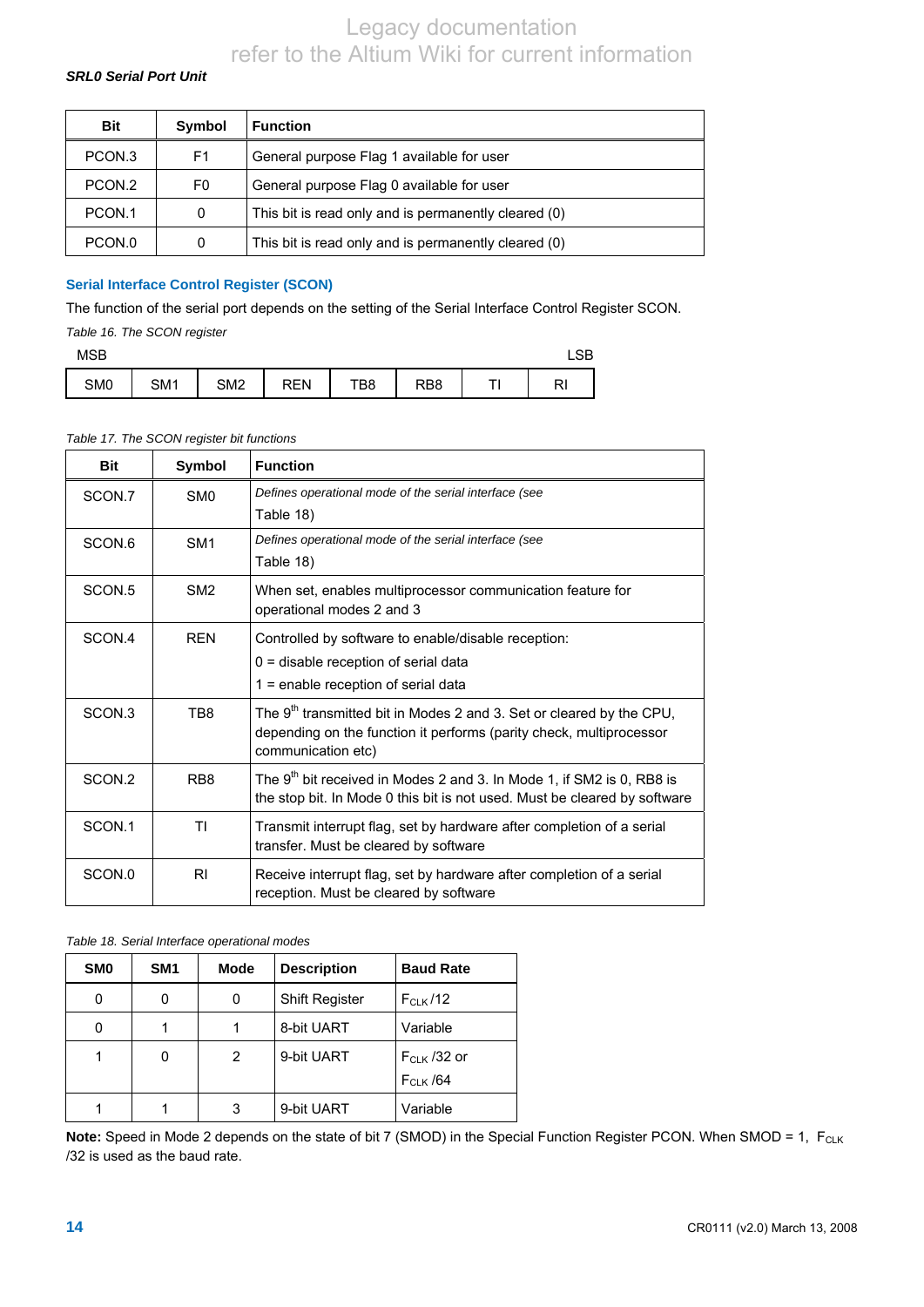#### **Serial Data Buffer Register (SBUF)**

The serial data interface consists of two separate registers, a transmit register and a receive register (with buffer), both of which are accessed through the Special Function Register SBUF. Writing to the SBUF register loads data into the serial transmit register and starts the transmission. Reading the SBUF register, accesses data in the serial receive buffer.

The SRL0 is full duplex, meaning that it is capable of simultaneous transmission and reception of serial data. Single-byte buffering is incorporated at the reception stage, enabling a second byte of data to be received whilst the first is still being read. Bear in mind that the first byte of received data must be read out before reception of the subsequent byte has completed, otherwise the first byte of data will be lost (overwritten with the second byte).

#### **Baud Rate Generator Reload Register (SREL**

The SRL0 includes a dedicated internal Baud Rate Generator which can be used for baud rate generation in Modes 1 and 3. The baud rate is generated based on the overflow rate of a 10-bit Baud Timer register – internal to the Generator Unit.

The Baud Timer register is incremented after every 2 cycles of the external system clock (CLK) signal. The required clock signal for the timer is obtained from the Internal Clock Generation Unit (providing an output clock signal to the timer which is CLK/2).

When the Baud Timer register reaches overflow, it is automatically loaded with the value stored in the SREL register.

The SREL register is a 16-bit register, which is further sub-divided into two 8-bit registers – SRELL (low 8 bits) and SRELH (high 8 bits). These two sub-registers are used to provide the 10-bit value for SREL as follows:

 $SREL9..8 \leftarrow SRELH1..0$  $SREL7..0 \leftarrow SRELL7..0$ 

#### **Timer Control Register (TCON)**

*Table 19. The TCON register* 

| <b>MSB</b> |                    |     |                |    |           |                |    |  |
|------------|--------------------|-----|----------------|----|-----------|----------------|----|--|
| E44<br>. . | тo<br>$\mathbf{u}$ | F10 | F <sub>9</sub> | F8 | <b>F7</b> | F <sub>6</sub> | F5 |  |

#### *Table 20. The TCON register bit functions*

| <b>Bit</b> | Symbol          | <b>Function</b>                                           |
|------------|-----------------|-----------------------------------------------------------|
| TCON.7     | F <sub>11</sub> | General purpose Flag 11 available for user                |
| TCON.6     | TR.             | Timer Run control bit. If cleared, Timer Unit is stopped. |
| TCON.5     | F <sub>10</sub> | General purpose Flag 10 available for user                |
| TCON 4     | F9              | General purpose Flag 9 available for user                 |
| TCON.3     | F8              | General purpose Flag 8 available for user                 |
| TCON 2     | F7              | General purpose Flag 7 available for user                 |
| TCON 1     | F6              | General purpose Flag 6 available for user                 |
| TCON.0     | F5              | General purpose Flag 5 available for user                 |

#### **Timer Register (T)**

The SRL0 includes an additional Timer Unit which can be used for baud rate generation in Modes 1 and 3. The unit has a 16-bit Timer register, which is further sub-divided into two 8-bit registers – TL (low 8 bits) and TH (high 8 bits).

The Timer is hard-coded to operate as an 8-bit auto-reload timer. The reload value is stored in the TH register.

The TL register is incremented after every 12 cycles of the external system clock (CLK) signal. The required clock signal for the timer is obtained from the Internal Clock Generation Unit (providing an output clock signal to the timer which is CLK/12).

When the TL register reaches overflow, the value stored in the TH register is automatically copied to TL.

Operation of the Timer is controlled by the TR bit in the TCON register. If TR is '1', the Timer is running. If TR is '0' the Timer stops.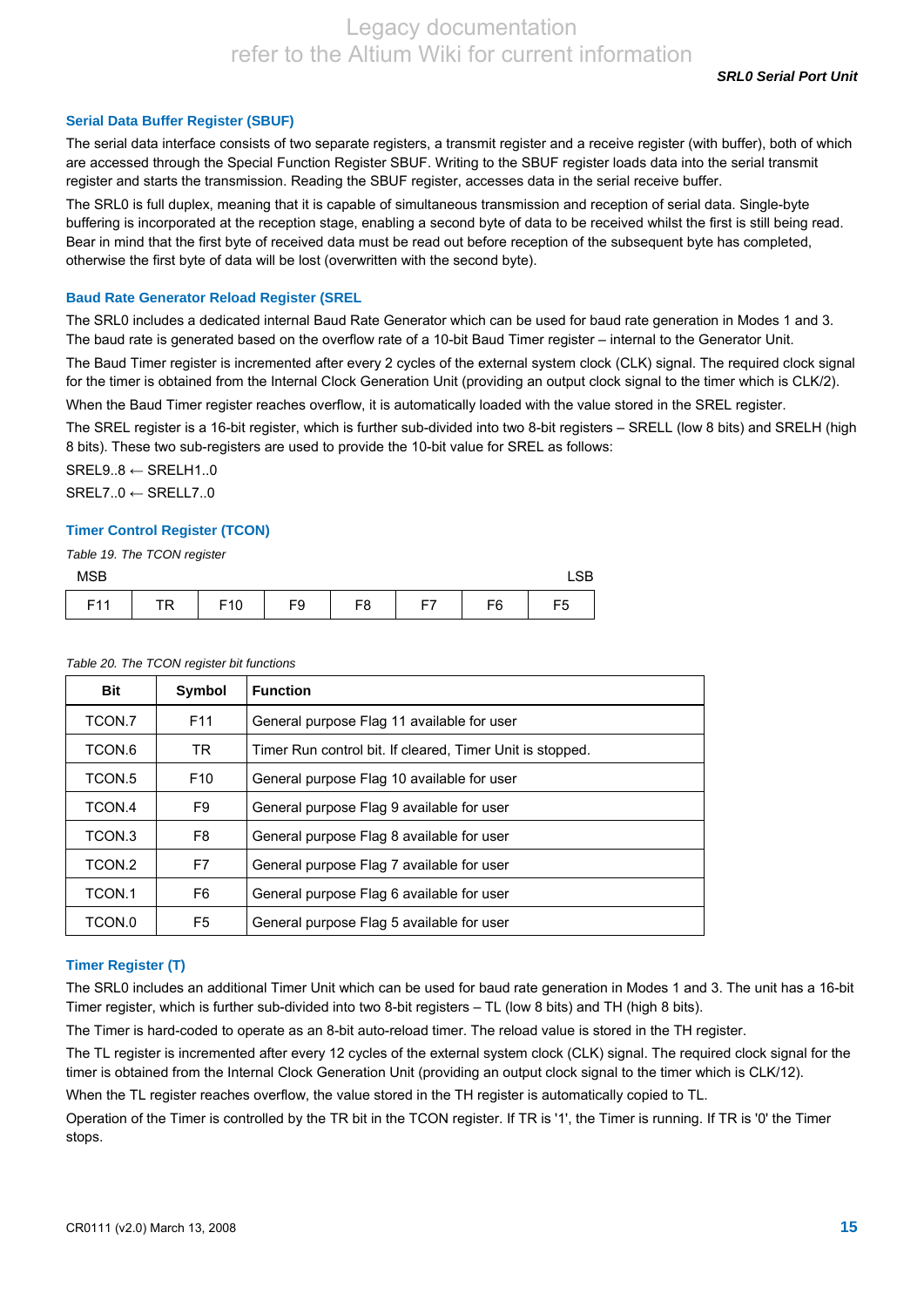### *SRL0 Serial Port Unit*

### **A/D Converter Control Register (ADCON)**

*Table 21. The ADCON register* 

| <b>MCD</b><br><b>IVIOD</b> |                          |                               |                          |                          |                               |                          | $\cap$<br>LOD.           |
|----------------------------|--------------------------|-------------------------------|--------------------------|--------------------------|-------------------------------|--------------------------|--------------------------|
| <b>BD</b>                  | $\overline{\phantom{a}}$ | $\overline{\phantom{0}}$<br>- | $\overline{\phantom{a}}$ | $\overline{\phantom{0}}$ | $\overline{\phantom{0}}$<br>- | $\overline{\phantom{a}}$ | $\overline{\phantom{0}}$ |

### *Table 22. The ADCON register bit functions*

| <b>Bit</b> | Symbol | <b>Function</b>                                                                                                   |
|------------|--------|-------------------------------------------------------------------------------------------------------------------|
| ADCON.7    | BD.    | Used to determine the source for baud rate generation when the serial<br>interface is operating in Modes 1 and 3. |
|            |        | $0 =$ Timer Unit                                                                                                  |
|            |        | 1 = Internal Baud rate Generator (using SREL register)                                                            |
| ADCON.6    |        | Not Used                                                                                                          |
| ADCON.5    |        | Not Used                                                                                                          |
| ADCON.4    |        | Not Used                                                                                                          |
| ADCON.3    |        | Not Used                                                                                                          |
| ADCON.2    |        | Not Used                                                                                                          |
| ADCON.1    |        | Not Used                                                                                                          |
| ADCON.0    |        | Not Used                                                                                                          |

### **Register Reset Values**

Table 23 shows the values contained in each of the SRL0's internal registers after an external system reset has been received on the RST input.

*Table 23. Register reset values* 

| Register     | Value after reset |
|--------------|-------------------|
| <b>PCON</b>  | 00000000          |
| <b>SCON</b>  | 00000000          |
| <b>SBUF</b>  | 00000000          |
| <b>SRELL</b> | 11011001          |
| <b>SRELH</b> | 00000011          |
| <b>TCON</b>  | 00000000          |
| <b>TL</b>    | 00000000          |
| <b>TH</b>    | 00000000          |
| ADCON        | 00000000          |

### **Serial Interface Operation**

The Serial Interface can operate in the following four modes:

### **Mode 0**

Pin RXD serves as serial input, with RXDO as serial output. TXD outputs the shift clock.

8 bits are transmitted/received with LSB first.

In Mode 0, the baud rate is fixed at 1/12 of the crystal frequency.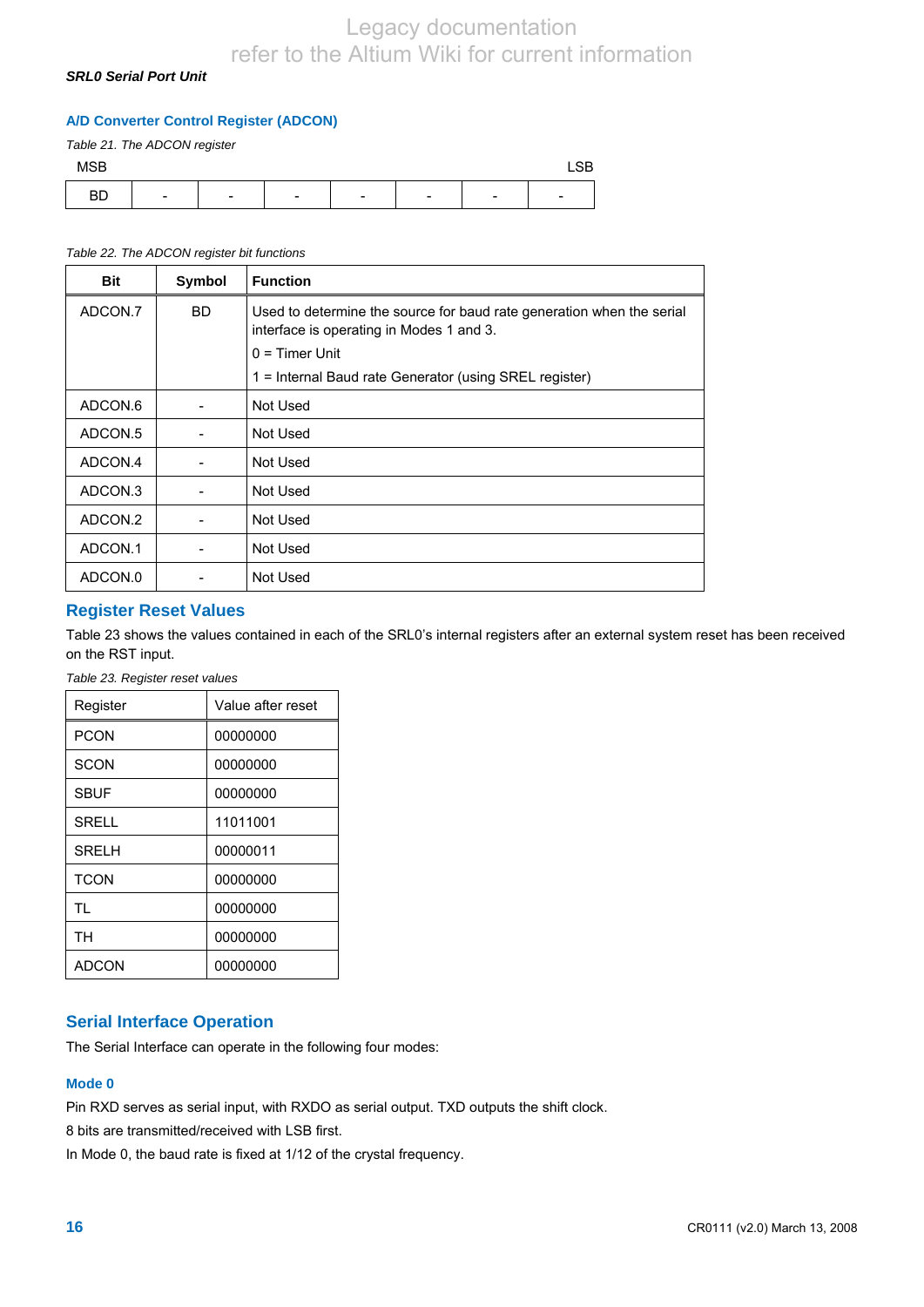*SRL0 Serial Port Unit* 

### **Mode 1**

Pin RXD serves as serial input and TXD serves as serial output. No external shift clock is used.

10 bits are transmitted/received: a start bit (always 0), 8 data bits (LSB first) and a stop bit (always 1).

On reception, the start bit synchronizes the transmission, 8 data bits are made available by reading the SBUF register and the stop bit sets flag RB8 in the SCON register.

In mode 1, the baud rate is variable and can be specified by either the internal baud rate generator or the additional Timer Unit.

### **Mode 2**

This mode is similar to Mode 1, with two differences:

- The baud rate is fixed at 1/32 or 1/64 of oscillator frequency and
- 11 bits are transmitted/received: a start bit (0), 8 data bits (LSB first), a programmable  $9<sup>th</sup>$  bit, and a stop bit (1).

At transmission, bit TB8 in the SCON register is output as the  $9<sup>th</sup>$  bit. This bit could be used to provide parity checking, by moving the parity bit (P in the PSW register) into TB8. On reception of serial data, the 9<sup>th</sup> bit is moved into bit RB8 in the SCON register and the stop bit is ignored.

### **Mode 3**

The only difference between Mode 2 and Mode 3 is that the baud rate is variable in Mode 3. Either the internal baud rate generator or the additional Timer Unit can be used to specify the baud rate.

In all four operational modes, any instruction that has the SBUF register as its destination will initiate a serial transmission of data. Initiating the reception of serial data depends on the particular operating mode. In Mode 0, reception is initiated by setting the appropriate flags in the SCON register as follows:

- $\bullet$  RI = 0
- $REN = 1$

In Modes 1, 2 and 3, a start bit when REN = 1 starts the reception of serial data.

### **Multiprocessor Communications**

When the serial interface is operating in Modes 2 or 3, the programmable  $9<sup>th</sup>$  data bit can be utilized to enable multiprocessor communications.

When serial data is received in either of these modes, the  $9<sup>th</sup>$  data bit is loaded into bit 2 (RB8) of the SCON register. The next bit received in a serial reception is the stop bit. The serial interface can be programmed to generate an interrupt when this stop bit is received – by setting the receive interrupt flag (RI) in the SCON register - ONLY if RB8 is a '1'. This feature is enabled only when bit 5 (SM2) of the SCON register is set.

By using the state of the 9<sup>th</sup> data bit to distinguish between address ('1') and data ('0') bytes sent from a microprocessor, this feature can be used to establish efficient multiprocessor communications in the following manner:

- Each Slave processor has bit SM2 in its SCON register set to 1.
- The Master processor sends, via the serial interface, an address byte. This address byte identifies which Slave processor the Master wishes to communicate with. The  $9<sup>th</sup>$  bit in this serial transmission is set.
- All Slave microprocessors connected to the Master will be interrupted, enabling each to determine whether or not it is the Slave that the Master wishes to communicate with.
- The addressed Slave processor will clear its SM2 bit and prepare to receive the serial transmission from the Master. All other Slave processors leave the SM2 bit set.
- The Master processor then sends its data, with the  $9<sup>th</sup>$  bit cleared. The addressed Slave receives the transmission of data. As the 9<sup>th</sup> bit is '0' for data transmission, RB8 will be '0' in all other Slaves and no interrupts will be generated. These Slaves carry on with what they were previously doing.
- After the serial data from the Master has been completely received, the addressed Slave sets the SM2 bit back to '1'.

### **Baud Rate Generation**

The following sections detail the methods and/or formulas involved in generating the baud rate for each of the SRL0's operational modes.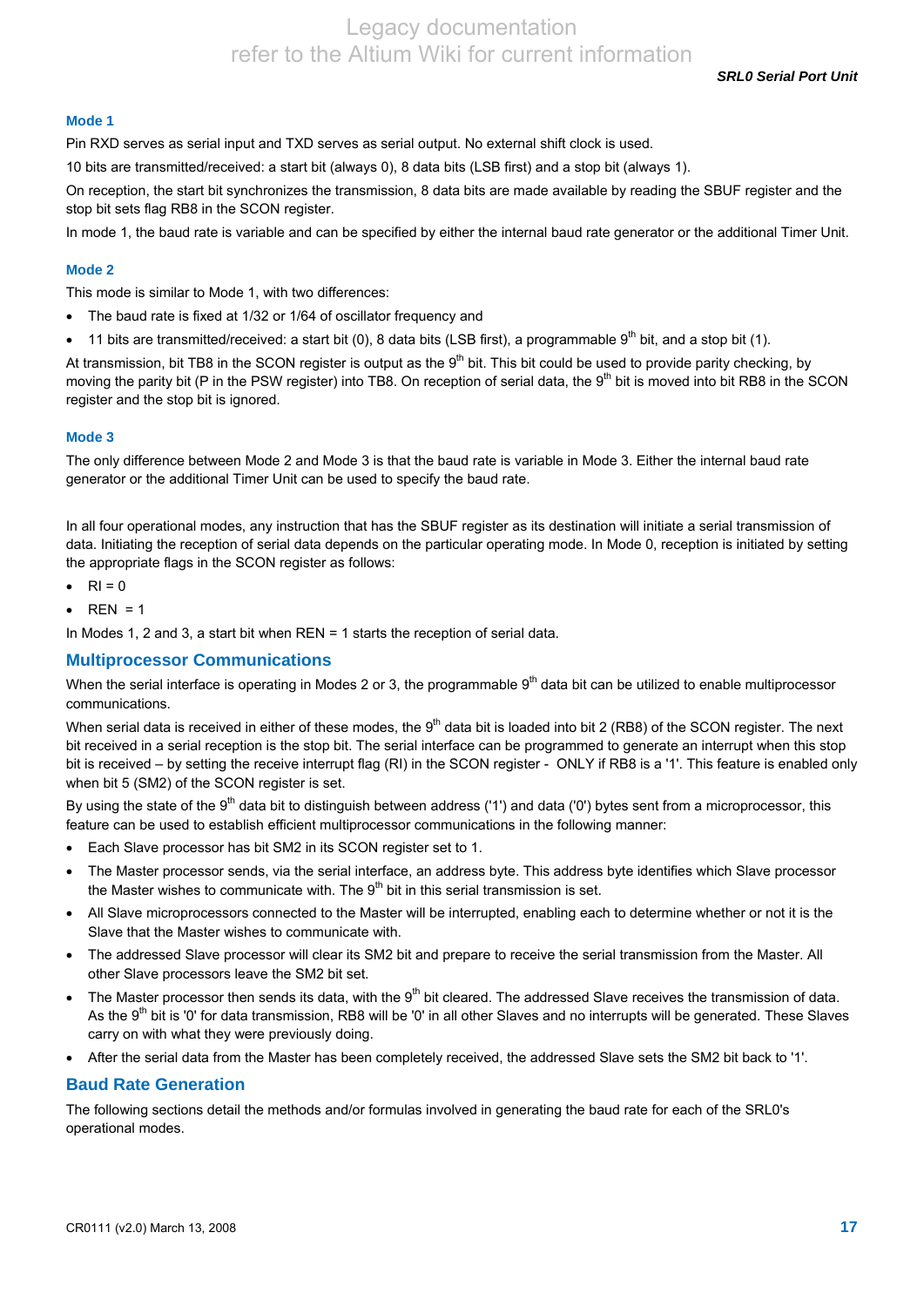### *SRL0 Serial Port Unit*

### **Mode 0**

When the serial interface is operating in Mode 0, the baud rate is fixed and is defined as follows:

F<sub>CLK</sub> baud rate  $= -$ 12

#### **Mode 2**

When the serial interface is operating in Mode 2, the baud rate depends on the state of bit 7 (SMOD) in the PCON register and is defined as follows:

 2SMOD baud rate =  $---x F_{CLK}$ 64

Therefore, if SMOD = 0, the baud rate will be 1/64 of the frequency of the clock input to the device. If SMOD = 1, the baud rate will be 1/32 of this frequency.

#### **Modes 1 and 3**

When the serial interface is operating in either Mode 1 or Mode 3, the baud rate is variable and can be generated using either the dedicated internal baud rate generator or the Timer Unit. In both cases, bit 7 (SMOD) of the PCON register can be used to provide doubling of the baud rate (SMOD = 1).

#### **Using the Internal Baud Rate Generator**

To use the internal baud rate generator, bit 7 (BD) of the ADCON register must be set. In this case, the Baud Rate Generator Reload register (SREL) is used in providing the required prescaling.

The baud rate is generated as follows:

 $2^{SMOD}$ baud rate = ------------------------ x F<sub>CLK</sub> 64 x  $(2^{10}$  - SREL)

Note that the 10-bit value for SREL comes from the two, 8-bit registers SRELL and SRELH. The full 8 bits of SRELL are used (SREL7..0), while only the lowest two bits of SRELH are used (SREL9..8).

#### **Using the Timer Unit**

To use the Timer Unit to generate the baud rate, bit 7 (BD) of the ADCON register must be cleared.

The Timer is hard-coded to operate as a 'timer' in auto-reload mode. When the TL register reaches the overflow state, it is automatically loaded with the value stored in the TH register. It is the value in the TH register that is used in determining the required prescaling.

The baud rate is generated as follows:

 $2^{SMOD}$ baud rate = ------------------------------ x  $F_{CLK}$ 32 x 12 x (256 - TH)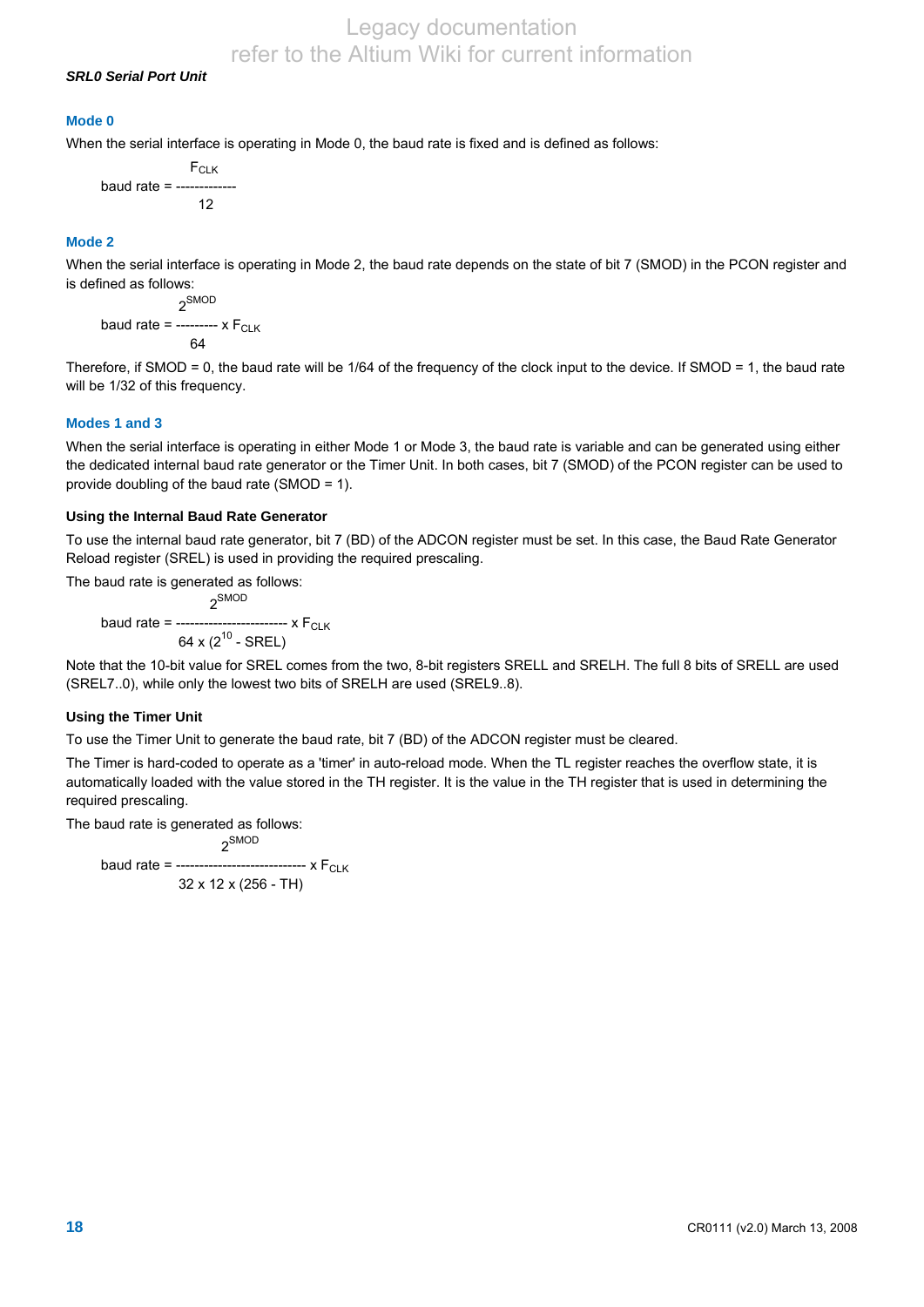*SRL0 Serial Port Unit* 

### **Serial Interface Timing**

### **Serial Transmission**



*Figure 11. Mode 0 transmission* 

|               | <b>Ons</b> | $ 50$ ns       | $ 100$ ns |    | 150 <sub>ns</sub> |                | 200 <sub>ns</sub> | $ 250$ ns            | $ 300$ ns |      |
|---------------|------------|----------------|-----------|----|-------------------|----------------|-------------------|----------------------|-----------|------|
| t_baud_clk    |            |                |           |    |                   |                |                   |                      |           |      |
| write_to_SBUF |            |                |           |    |                   |                |                   |                      |           |      |
| t_start       |            |                |           |    |                   |                |                   |                      |           |      |
| t_shift_clk   |            |                |           |    |                   |                |                   |                      |           |      |
| txd           |            | D <sub>0</sub> | D1        | D2 | D <sub>3</sub>    | D <sub>4</sub> | D <sub>5</sub>    | D <sub>6</sub><br>D7 |           | Stop |
| Iti           |            |                |           |    |                   |                |                   |                      |           |      |

*Figure 12. Mode 1 transmission* 

|               | <b>Ons</b> | $ 50$ ns | 100 <sub>ns</sub> | 150ns    | $ 200$ ns                        | $ 250$ ns | 300 <sub>ns</sub> |
|---------------|------------|----------|-------------------|----------|----------------------------------|-----------|-------------------|
| t_baud_clk    |            |          |                   |          |                                  |           |                   |
| write_to_SBUF |            |          |                   |          |                                  |           |                   |
| t_start       |            |          |                   |          |                                  |           |                   |
| t_shift_clk   |            |          |                   |          |                                  |           |                   |
| txd           |            | D0       | D1                | D2<br>D3 | D <sub>5</sub><br>D <sub>4</sub> | D6<br>D7  | Stop              |
| Iti           |            |          |                   |          |                                  |           |                   |

### **Serial Reception**

|                    | <b>Ons</b> | 50ns | $ 100$ ns | 150 <sub>ns</sub> | $ 200$ ns | $ 250$ ns |  |
|--------------------|------------|------|-----------|-------------------|-----------|-----------|--|
| r_baud_clk=fclk/12 |            |      |           |                   |           |           |  |
| write_to_S0CON     |            |      |           |                   |           |           |  |
| ri0                |            |      |           |                   |           |           |  |
| r_start            |            |      |           |                   |           |           |  |
| shift              |            |      |           |                   |           |           |  |
| rxd0i              |            |      |           |                   |           |           |  |
| txd0               |            |      |           |                   |           |           |  |

*Figure 14. Mode 0 reception* 

*Figure 13. Modes 2 and 3 transmission*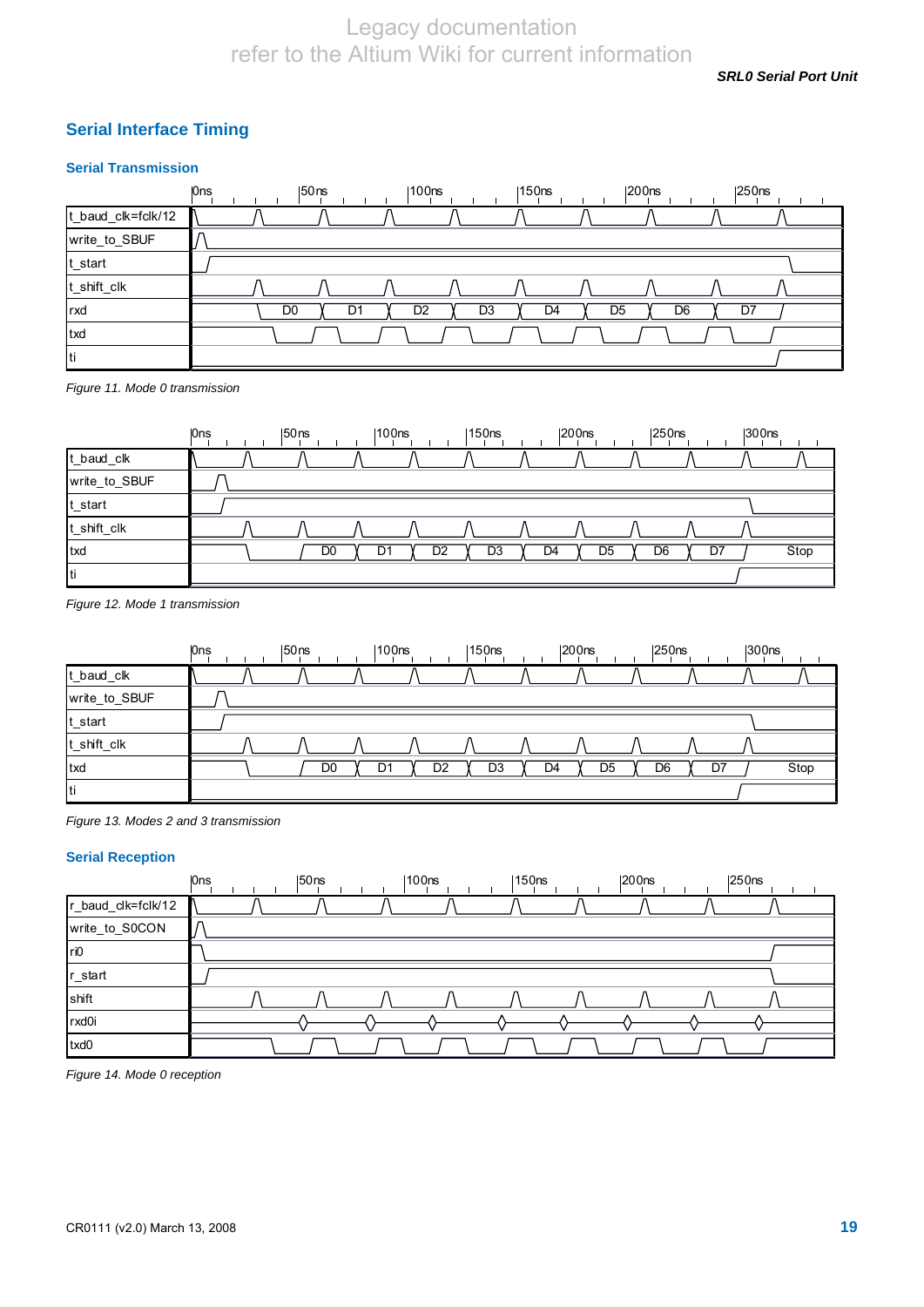### *SRL0 Serial Port Unit*

|               | 0ns | 150 <sub>ns</sub> |                | 100ns |                | 150 <sub>ns</sub> | 200 <sub>ns</sub> | $ 250$ ns | $ 300$ ns |  |
|---------------|-----|-------------------|----------------|-------|----------------|-------------------|-------------------|-----------|-----------|--|
| receive_clock |     |                   |                |       |                |                   |                   |           |           |  |
| rxd           |     | Start             | D <sub>0</sub> | D1    | D <sub>2</sub> | D <sub>3</sub>    |                   |           |           |  |
| r_start       |     |                   |                |       |                |                   |                   |           |           |  |
| Iri           |     |                   |                |       |                |                   |                   |           |           |  |
| rxd_sample    |     |                   | n n            | --    |                |                   |                   |           |           |  |
| shift         |     |                   |                |       |                |                   |                   |           |           |  |
|               |     |                   |                |       |                |                   |                   |           |           |  |

#### *Figure 15. Mode 1 reception*

|               | <b>Ons</b> | $ 50$ ns | $ 100$ ns | $ 150$ ns |   | $ 200$ ns | 250 <sub>ns</sub> |    | $ 300$ ns       |   |
|---------------|------------|----------|-----------|-----------|---|-----------|-------------------|----|-----------------|---|
| receive_clock |            |          |           |           |   |           |                   |    |                 |   |
| rxd           |            |          |           |           |   | D5        | D <sub>6</sub>    | D, | RB <sub>8</sub> | я |
| r_start       |            |          |           |           |   |           |                   |    |                 |   |
| Iri           |            |          |           |           |   |           |                   |    |                 |   |
| rxd_sample    |            |          | П П       |           | M |           |                   |    |                 |   |
| shift         |            |          |           |           |   |           |                   |    |                 |   |
|               |            |          |           |           |   |           |                   |    |                 |   |

*Figure 16. Modes 2 and 3 reception* 

### **Reading/Writing the Internal Registers**

The host microcontroller can read/write any of the SRL0's internal Special Function Registers. Selection of a particular register is achieved by supplying the unique, 4-bit binary ID address code of the register. This code is sent to the SRL0 and appears at the ADDR input. Table 24 shows the unique address IDs associated with each of the addressable registers.

| Register     | Unique Register Address ID |
|--------------|----------------------------|
| <b>PCON</b>  | 0000                       |
| <b>SCON</b>  | 0001                       |
| <b>SBUF</b>  | 0010                       |
| <b>SRELL</b> | 0011                       |
| <b>SRELH</b> | 0100                       |
| <b>TCON</b>  | 0101                       |
| <b>TL</b>    | 0110                       |
| <b>TH</b>    | 0111                       |
| <b>ADCON</b> | 1000                       |

*Table 24. Internal register unique address IDs* 

### **Writing to an Internal Register**

The write operation occurs on the rising edge of the CLK input and can be summarized as follows:

- The host writes the unique 4-bit address ID for the register to be written (see Table 24) to the ADDR input of the SRL0
- The host sends a valid byte of data to the SRL0's DATAI input
- The host then sets the SRL0's WR signal High, to specify a Write cycle
- The SRL0 latches the byte of data into the target register.